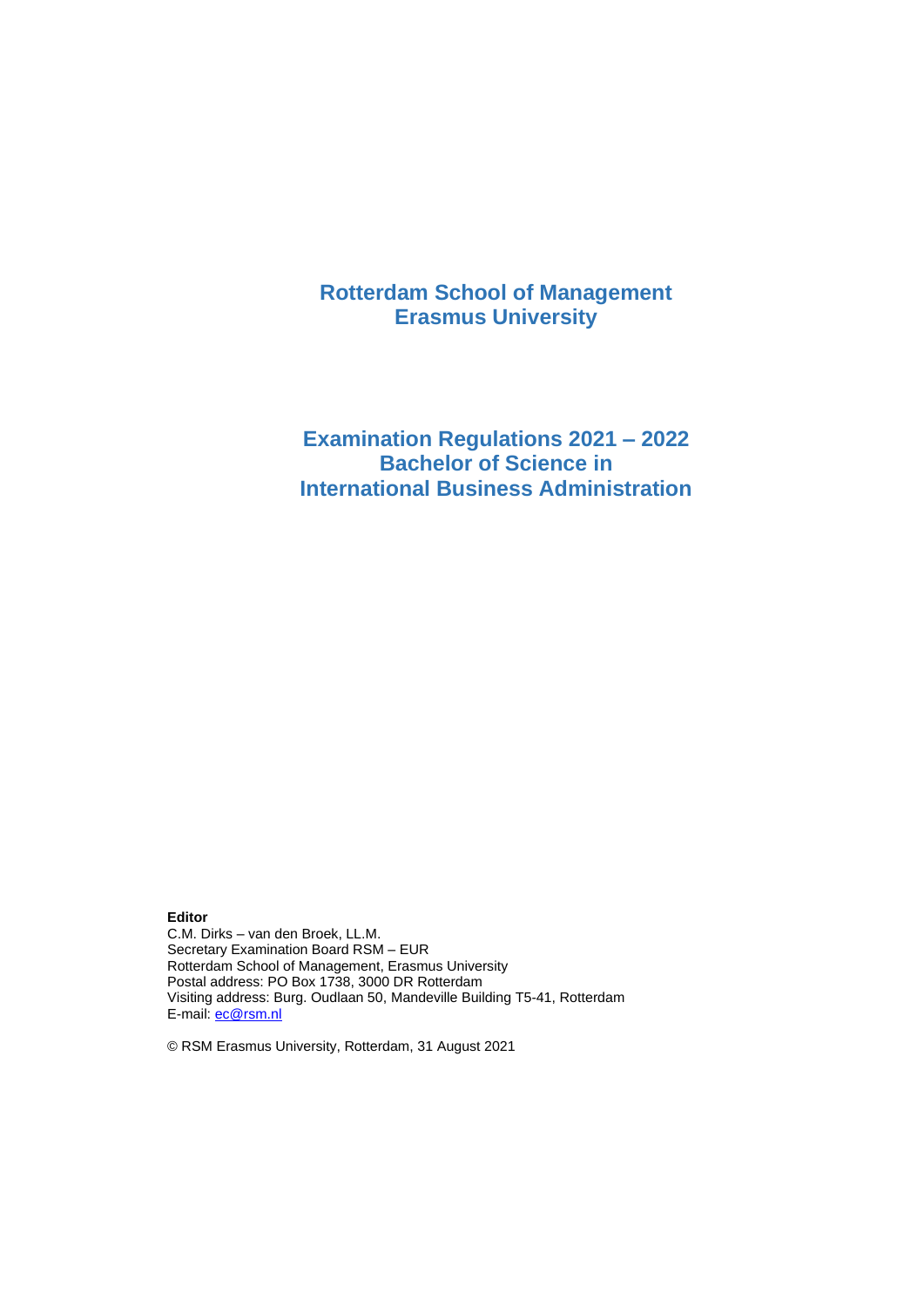# **Contents**

| TEACHING AND EXAMINATION REGULATIONS (TER) OF THE BACHELOR OF SCIENCE IN                                                       |    |
|--------------------------------------------------------------------------------------------------------------------------------|----|
|                                                                                                                                |    |
|                                                                                                                                |    |
|                                                                                                                                |    |
|                                                                                                                                |    |
|                                                                                                                                |    |
|                                                                                                                                |    |
|                                                                                                                                |    |
|                                                                                                                                |    |
|                                                                                                                                |    |
|                                                                                                                                |    |
|                                                                                                                                |    |
| Article 2.3a - composition of the degree programme new style (student cohort 2019 and later)5                                  |    |
| Article 2.3b - composition of the degree programme old style (student cohort 2018 and previous cohorts)6                       |    |
|                                                                                                                                |    |
|                                                                                                                                |    |
|                                                                                                                                |    |
| Article 3.1 - time periods and frequency of examinations; written test schedule; re-sits and extra exam opportunities9         |    |
|                                                                                                                                |    |
|                                                                                                                                |    |
|                                                                                                                                |    |
|                                                                                                                                |    |
|                                                                                                                                |    |
|                                                                                                                                |    |
|                                                                                                                                |    |
|                                                                                                                                |    |
|                                                                                                                                |    |
|                                                                                                                                |    |
|                                                                                                                                |    |
|                                                                                                                                |    |
|                                                                                                                                |    |
|                                                                                                                                |    |
| Article 7.1 - alternative requirements for deficiencies in previous education; requirements for English language  12           |    |
|                                                                                                                                |    |
| Article 7.4 - entrance requirements for those with a non-Dutch diploma that is not deemed in the ministerial regulations       |    |
|                                                                                                                                |    |
|                                                                                                                                |    |
|                                                                                                                                |    |
|                                                                                                                                |    |
|                                                                                                                                |    |
|                                                                                                                                |    |
|                                                                                                                                |    |
|                                                                                                                                |    |
|                                                                                                                                |    |
|                                                                                                                                |    |
|                                                                                                                                |    |
|                                                                                                                                |    |
|                                                                                                                                |    |
|                                                                                                                                |    |
|                                                                                                                                |    |
|                                                                                                                                |    |
|                                                                                                                                |    |
|                                                                                                                                |    |
|                                                                                                                                |    |
| APPENDIX DOUBLE DEGREE RSM ERASMUS UNIVERSITY - GUANGHUA SCHOOL OF MANAGEMENT, PEKING<br>HINIVERSITY: FUTURE LEADERS PROCRAMME | 25 |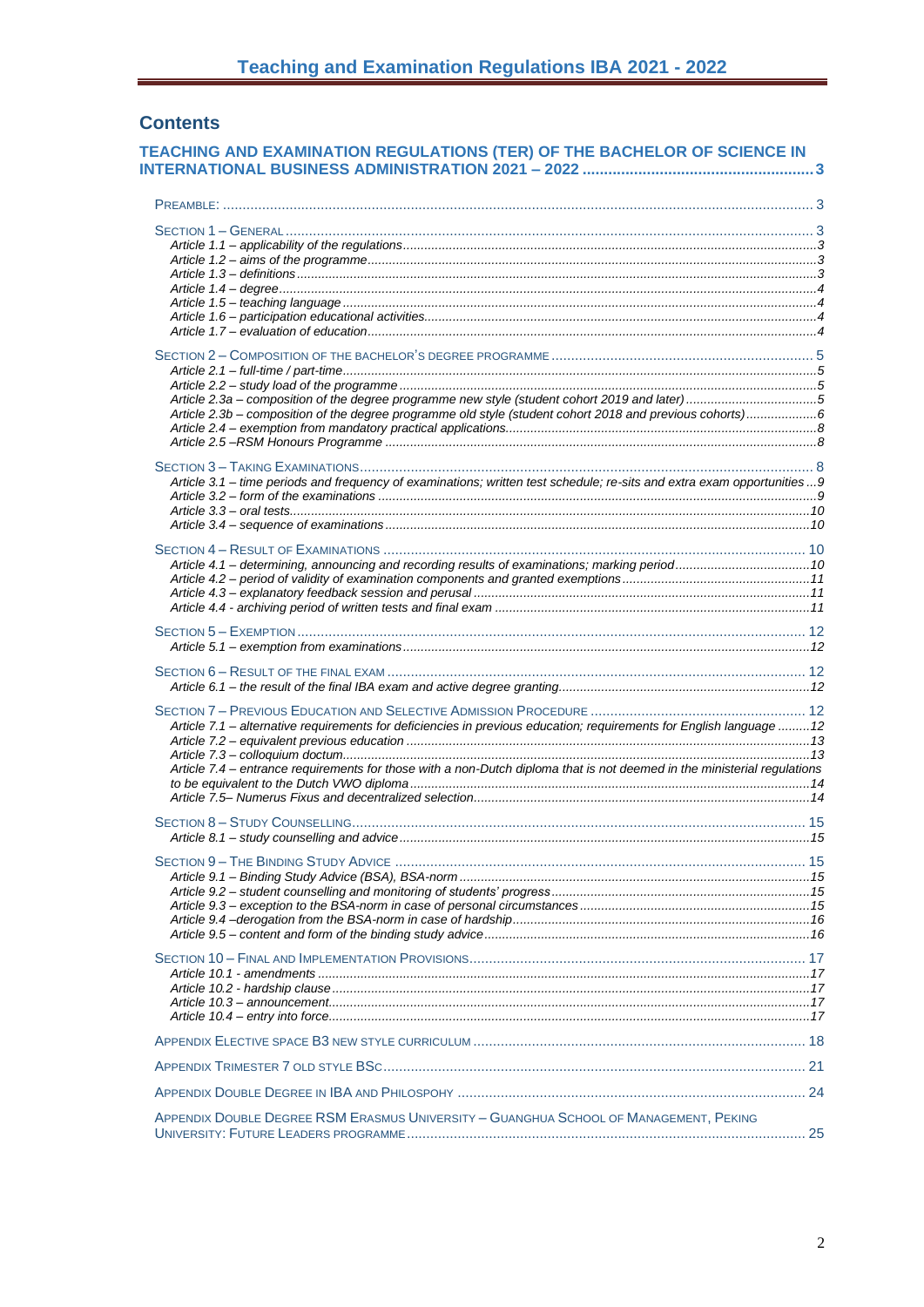# <span id="page-2-0"></span>Teaching and Examination Regulations (TER) of the Bachelor of Science in International Business Administration 2021 – 2022

# <span id="page-2-1"></span>**Preamble:**

Pursuant to Article 7.13 of the Dutch Higher Education and Research Act (*Wet op het hoger onderwijs en wetenschappelijk onderzoek* - *WHW*), these Teaching and Examination Regulations have been established by the *Dean* RSM after consulting the Faculty Council (FC), the Programme Committee (PC) concerned and the Examination Board RSM – EUR. The FC and PC have given their consent according to their lawful approval rights.

These regulations can be adjusted annually due to new developments and policy changes regarding the teaching and the examinations. In principle, the amendments will have legal effect from the first day of the Academic Year. The unaltered parts of the regulations keep their legal force.

# <span id="page-2-2"></span>**Section 1 – General**

## <span id="page-2-3"></span>**Article 1.1 – applicability of the regulations**

These regulations are applicable to the curriculum and examinations of the bachelor's degree programme BSc in International Business Administration at the Rotterdam School of Management, Erasmus University, hereinafter referred to as the programme.

### <span id="page-2-4"></span>**Article 1.2 – aims of the programme**

The programme is intended to impart knowledge, skills and insight in the area of International Business Administration in such a way that the graduate is capable of scientific and socially responsible professional practice in this area and is qualified to take any desired advanced programme to become, among other things, a scientific researcher.

## <span id="page-2-5"></span>**Article 1.3 – definitions**

In the regulations, the following words shall have the following meanings:

- a. *Act*: the Dutch Higher Education and Research Act (*Wet op het hoger onderwijs en wetenschappelijk onderzoek* - *WHW*);
- b. *Rules and Guidelines (R&G)*: the rules, guidelines and instructions of the Examination Board as referred to in article 7.12b of the Act;
- c. *Final IBA exam*: the total assessment of the performance of the student for separate examination parts of the programme, as referred to in article 7.10 of the Act;
- d. *Examination part*: a course of the programme;
- e. *Examination:* every course will be assessed by an examination. Each examination includes an investigation into the knowledge, insight and skills of the student, as well as the appraisal of the results of that investigation. An examination may consist of more than one test.
- f. *Test*: In general, a distinction can be made between a written test and other test types that do not fall under the term written test*<sup>1</sup>* :
	- − A **written test** is a plenary individual test (on campus or remote) whether on paper or digital, within a limited time frame of 3 hrs. maximum, with open and/or multiple-choice questions. During a written test it is not permitted to use any other material, equipment (calculator, phone) or resources (such as books or notes) than the ones the examiner allowed in advance (via Canvas) and that are indicated on the examination cover page;
	- Other test types such as:
		- An individual assignment, for example a case, an essay or a thesis<sup>2</sup>;
		- A group or team assignment, for example a case;
		- An internship:
		- An oral test;
		- A presentation;

<sup>1</sup> Difference is important for example for resit-possibilities, see Article 3.1 TER and rules of order, see Section 3 R&G.

<sup>&</sup>lt;sup>2</sup> Assignments with a limited time frame of 3 hrs. or less are considered written tests.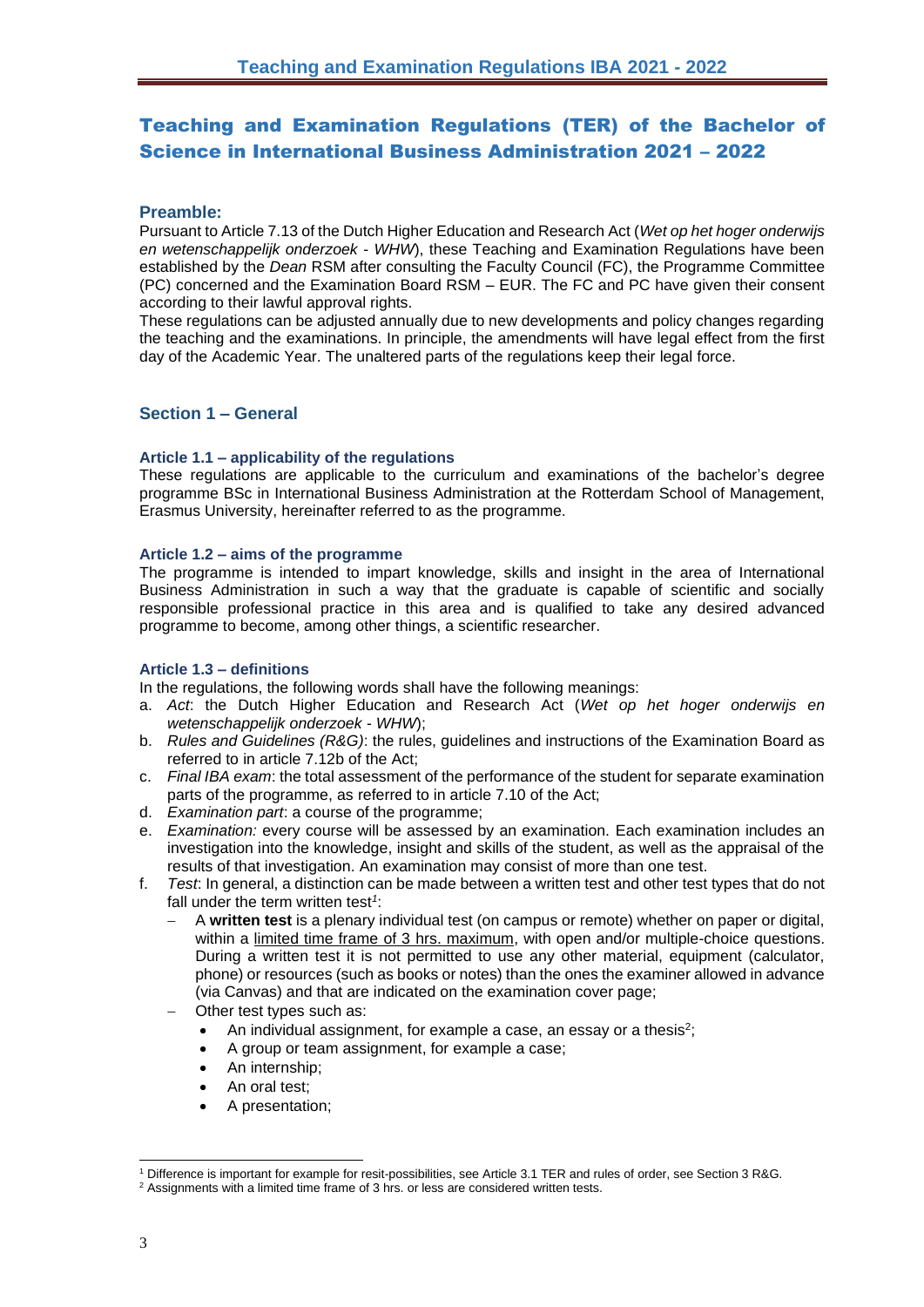- A practical application (supervised exercise aimed at acquiring a practical skill, for example communication skills);
- Participation performance.
- g. *EC*: abbreviation of "European Credit" which stands for study credit as referred to in Article 7.4 of the Act. One EC represents 28 hours of study;
- h. *Student*: a person who is enrolled at the university in order to pursue the study course and/or to take the tests and examinations of the programme; for the further application of these regulations, this word also means an enrolled 'extraneous';
- i. *Examination Board*: the board referred to in article 7.12 of the Act for administering examinations and for organizing and coordinating the examinations of the programme;
- j. *Academic Year*: the academic year runs from 1 September to the following 31 August (inclusive) of the following calendar year;
- k. *Dean*: head of Rotterdam School of Management, Erasmus University;
- l. *Programme Director*: the Dean of Education in the capacity of programme director as laid down in Article 9.17 of the Act and as referred to in Article 7 of the School Regulations 2017;
- m. *Academic Director*: the person who is authorised by the Programme Director to spearhead the bachelor programme and lead the programme in terms of profile, content, quality, delivery and assessment;
- n. *School*: Rotterdam School of Management, Erasmus University;
- o. *Academic personnel*:
	- a. the members of the academic staff of the School,
	- b. the trainee research assistants (PhD candidates) of the School,
	- c. the other academic personnel;
- p. *Academic staff*:
	- a. the professors,
	- b. the associate professors of the School,
	- c. the assistant professors of the School.
- *q. Explanatory feedback session:* in Dutch "nabespreking", as referred to in Article 7.13, par 2, sub q of the Act. It is an important meeting that gives students the opportunity to learn from their mistakes. They have the opportunity to review the questions and assignments of the test concerned, along with the answer models and criteria for assessment.
- r. *Perusal:* in Dutch "inzage" as referred to in Article 7.13, par. 2 sub p. of the Act. It is an opportunity for students to peruse their own assessed written test.
- s. *Student Administration:* Student Administration Erasmus University, Team Study Progress & Diploma Administration – RSM.

# <span id="page-3-0"></span>**Article 1.4 – degree**

- 1. The student who has successfully passed all the examination parts of the programme will obtain the degree of Bachelor of Science in International Business Administration (BScIBA).
- 2. The obtained degree will be written down on the Bachelor's degree certificate.

## <span id="page-3-1"></span>**Article 1.5 – teaching language**

- 1. In view of the international classroom, the language of instruction teaching and examinations is English.
- 2. By way of derogation from the previous paragraph, the language of instruction teaching and examinations – of the courses within the Elective space in B3 as referred to in Article 2.3a may be Dutch or in case of an International Exchange Programme any other language.
- 3. In cases, the Examination Board can grant exemption from paragraph 1.

## <span id="page-3-2"></span>**Article 1.6 – participation educational activities**

Students are expected to participate in every educational activity that the school offers regardless whether the activities are compulsory or not. This concerns not only lectures and study visits but also filling out course evaluations.

# <span id="page-3-3"></span>**Article 1.7 – evaluation of education**

- 1. The Programme Director will be responsible for ensuring the evaluation of education.
- 2. The Programme Director will inform the Faculty Council and the Programme Committee of the method and frequency with which components of the curriculum are to be evaluated.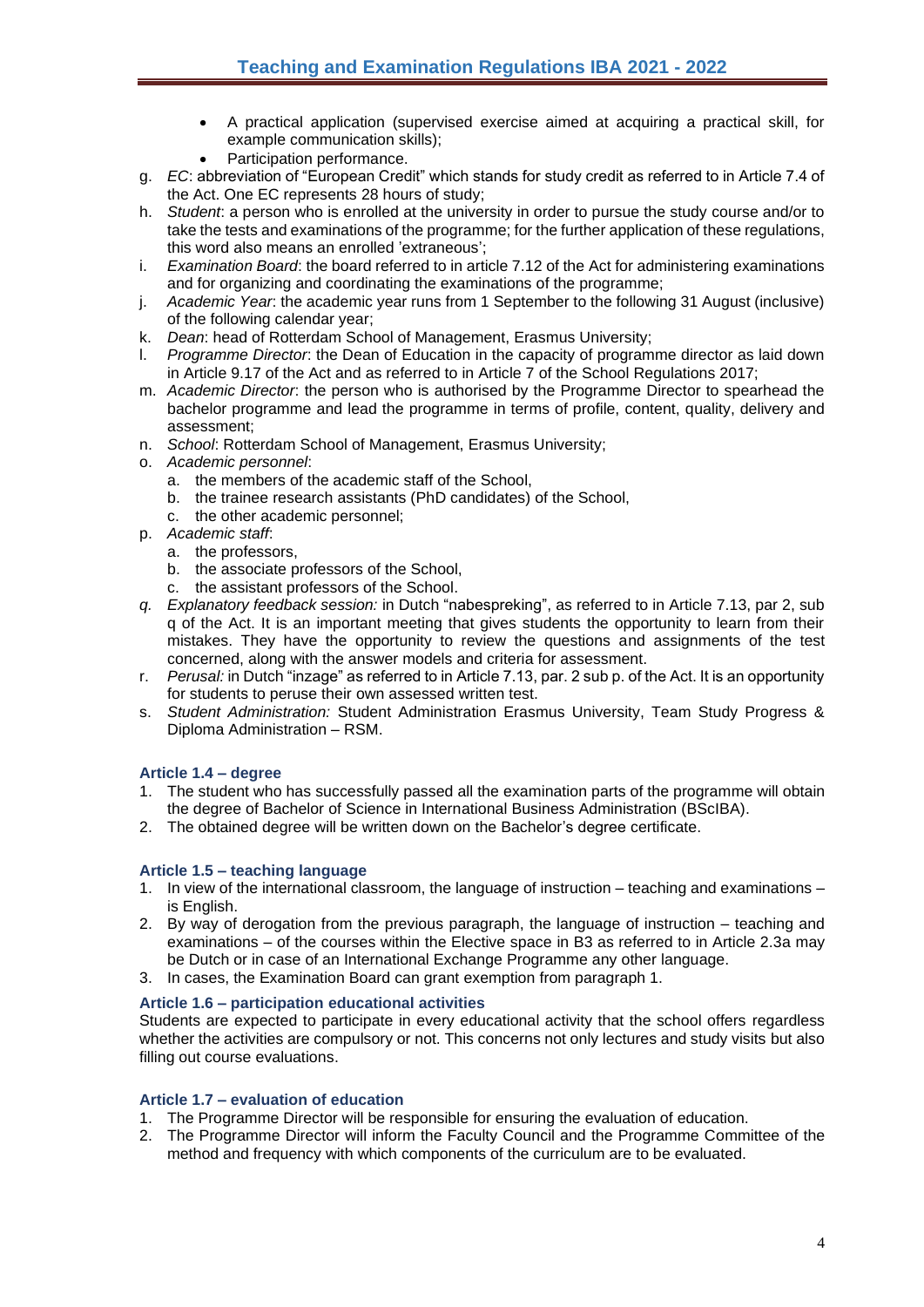3. The Programme Director will inform the Faculty Council and the Programme Committee of the outcomes of the evaluation, the amendments made as a result of this and the effect of the actual amendments.

# <span id="page-4-0"></span>**Section 2 – Composition of the bachelor's degree programme**

#### <span id="page-4-1"></span>**Article 2.1 – full-time / part-time**

Within the scope of the law, the programme is only offered full-time.

### <span id="page-4-2"></span>**Article 2.2 – study load of the programme**

- 1. The programme has a study load of 180 EC.
- 2. The study load is expressed in whole EC.

#### <span id="page-4-3"></span>**Article 2.3a – composition of the degree programme new style (student cohort 2019 and later)**

- 1. With effect from 1 September 2019, a new style bachelor's degree programme will be rolled out: a new course year – starting with B1 – per every following academic year. Students of cohort 2019 and later must do the new style programme in accordance with this article. Hence, they are not allowed to do old style courses unless explicitly stated in this TER or in special individual circumstances with the approval of the Examination Board.
- 2. The examination parts of the new style programme are spread over three Academic Years, specified in B1, B2 and B3. Each course year has a study load of 60 EC. The examination parts of B1, B2 and B3 are as follows:

| <b>B1</b>                              | <b>Block</b> | EC |
|----------------------------------------|--------------|----|
| Introduction to Business               | $1 + 2$      | 5  |
| Professional Development and Mentoring | $1 - 4$      | 5  |
| Organisational Behaviour               |              |    |
| <b>Marketing Management</b>            |              |    |
| <b>Mathematics</b>                     |              |    |
| Accounting                             | 2            |    |
| Philosophy of Science                  | 2            |    |
| <b>Strategic Business Plan</b>         | $3 + 4$      |    |
| Finance                                | 3            |    |
| Economics                              | 3            | 5  |
| <b>Statistics</b>                      | 3            |    |
| Spreadsheet Modelling                  | 3            |    |
| <b>Business Information Management</b> | 4            |    |
| <b>Operations Management</b>           | 4            |    |
| <b>Quantitative Decision Making</b>    | 4            |    |
|                                        |              | 60 |

| <b>B2</b>                         | <b>Block</b> | EC |
|-----------------------------------|--------------|----|
| Responsible Business Leadership   | 5            |    |
| Human Resource Management         | 5            |    |
| <b>Innovation Management</b>      | 6            |    |
| <b>Corporate Finance</b>          | 6            |    |
| <b>Business Simulation</b>        | 6            |    |
| <b>Research Project</b>           | $5 - 7$      |    |
| <b>Business Law</b>               |              |    |
| Supply Chain Management           |              |    |
| Organisational Theory & -Dynamics | 8            |    |
| <b>Technology Management</b>      | 8            |    |
| <b>Management Accounting</b>      | 8            |    |
| <b>Strategic Management</b>       | 8            |    |
| Professional Development II       | $5 - 8$      |    |
| Entrepreneurship                  | $7 + 8$      | 5  |
|                                   |              | 60 |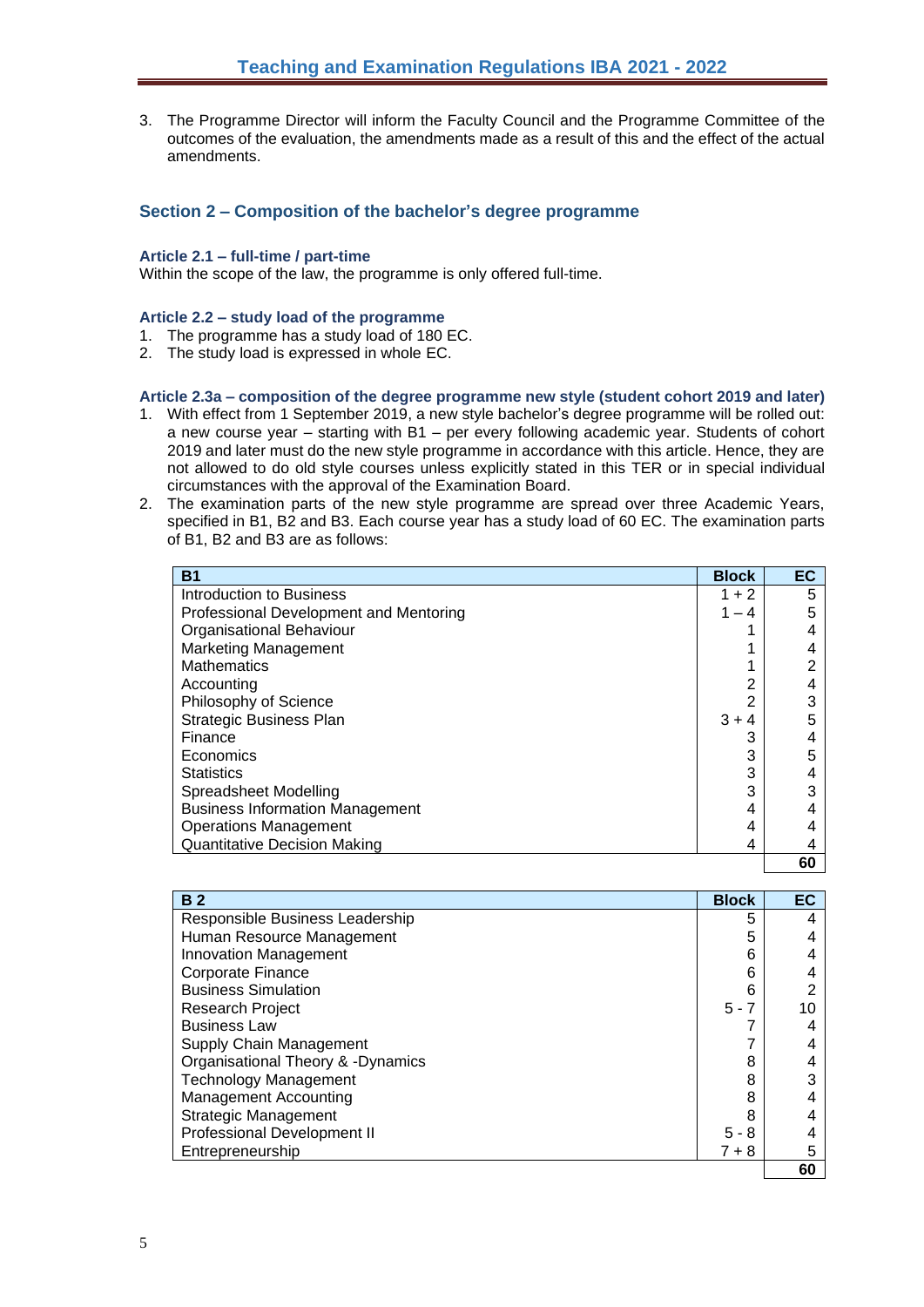| <b>B</b> 3 |                                                                        | <b>Block</b> | ЕC |
|------------|------------------------------------------------------------------------|--------------|----|
|            | Elective space, a choice from following options:                       | $9 - 11$     | 30 |
| Ī.         | International Exchange programme (20 - 30 EC)                          |              |    |
| ii.        | Minor (15 EC), LDE Minor (30 EC)                                       |              |    |
| iii.       | Internship (15 or 20 EC)                                               |              |    |
| iv.        | RSM elective(s) (5 EC)                                                 |              |    |
| V.         | Language course (5 EC)                                                 |              |    |
| vi.        | I DO Project (15 or 30 EC)                                             |              |    |
| vii.       | Other courses (BSc level of accredited research driven university)     |              |    |
|            | Advanced Research Methods                                              | 12           | 3  |
|            | Digital Business                                                       | 13           | 5  |
|            | Track including 7 EC Bachelor Project, a choice from following tracks: | $12 - 14$    | 22 |
| I.         | <b>Analytical Decision-makers</b>                                      |              |    |
| II.        | <b>Performance Analysts</b>                                            |              |    |
| III.       | Behavioural Experts                                                    |              |    |
| IV.        | Global Thinkers                                                        |              |    |
| V.         | <b>Business Developers</b>                                             |              |    |
|            |                                                                        |              | 60 |

- 3. The further descriptions of the examination parts referred to in paragraph 2 including mandatory practical applications, as stated in the Canvas course manuals of the programme, constitute an integral part of these Teaching and Examination Regulations, without prejudice to the other provisions set out in these regulations.
- 4. The following applies to the Elective space in B3 as referred to in paragraph 2:
	- a. If a student opts for a Minor as referred to in paragraph  $2 B3$  sub ii then the choice is restricted to the for RSM students authorised minors of the *EUR Minor Overview*.
	- b. The courses mentioned in paragraph 2.3a sub vii, may be chosen from external courses only after approval by the Examination Board. The Examination Board will grant their permission if they conclude that the content and level of the elective(s) is of similar university level and supervised and assessed by university examiners and if there is not too much overlap with RSM courses. In this context, the Examination Board may establish a list of approved courses and further policies and approval procedures.
	- c. The International Exchange Programme must consist of at least 20 EC. In case the courses of the International Exchange Programme do not add up to at least 20 EC, the International Exchange Programme will not be registered as part of the degree programme, not as an International Exchange Programme nor as separate electives.
	- d. The maximum number of credits that can be achieved with a language elective is 5 EC.
	- e. The total size of the Elective space should not exceed 30 EC unless the exceeding is caused by the size of one course. If a student chooses to do the International Exchange Programme, then this examination part shall take precedence over any other examination part – such as a minor or internship – into the degree programme. In case a student completes more than 30 EC of approved courses counting towards the B3 Elective space then the student may choose which courses (International Exchange Programme excluded) should be on the grade transcript of the programme (and should thus count towards the GPA). The other course(s) will appear on a separate transcript<sup>3</sup>. Students should request which elective they would like to appear on their diploma at least 6 weeks before their last remaining course grade is published in Osiris. Requests can be made via the Examination Board´s online request form (https://request-eb.rsm.nl/). In case no choice is made, the electives – other than the International Exchange Programme – will be chosen in chronological order.
	- f. The appendix to this Regulation specifies the various combinations possible within the B3 Elective space.

### <span id="page-5-0"></span>**Article 2.3b – composition of the degree programme old style (student cohort 2018 and previous cohorts)**

1. Students, who started the degree programme per Academic Year 2018 – 2019 or before, must do the old-style programme. Old style students are not allowed to do new style courses unless

 $3$  The student must file a request for this separate transcript at the ESSC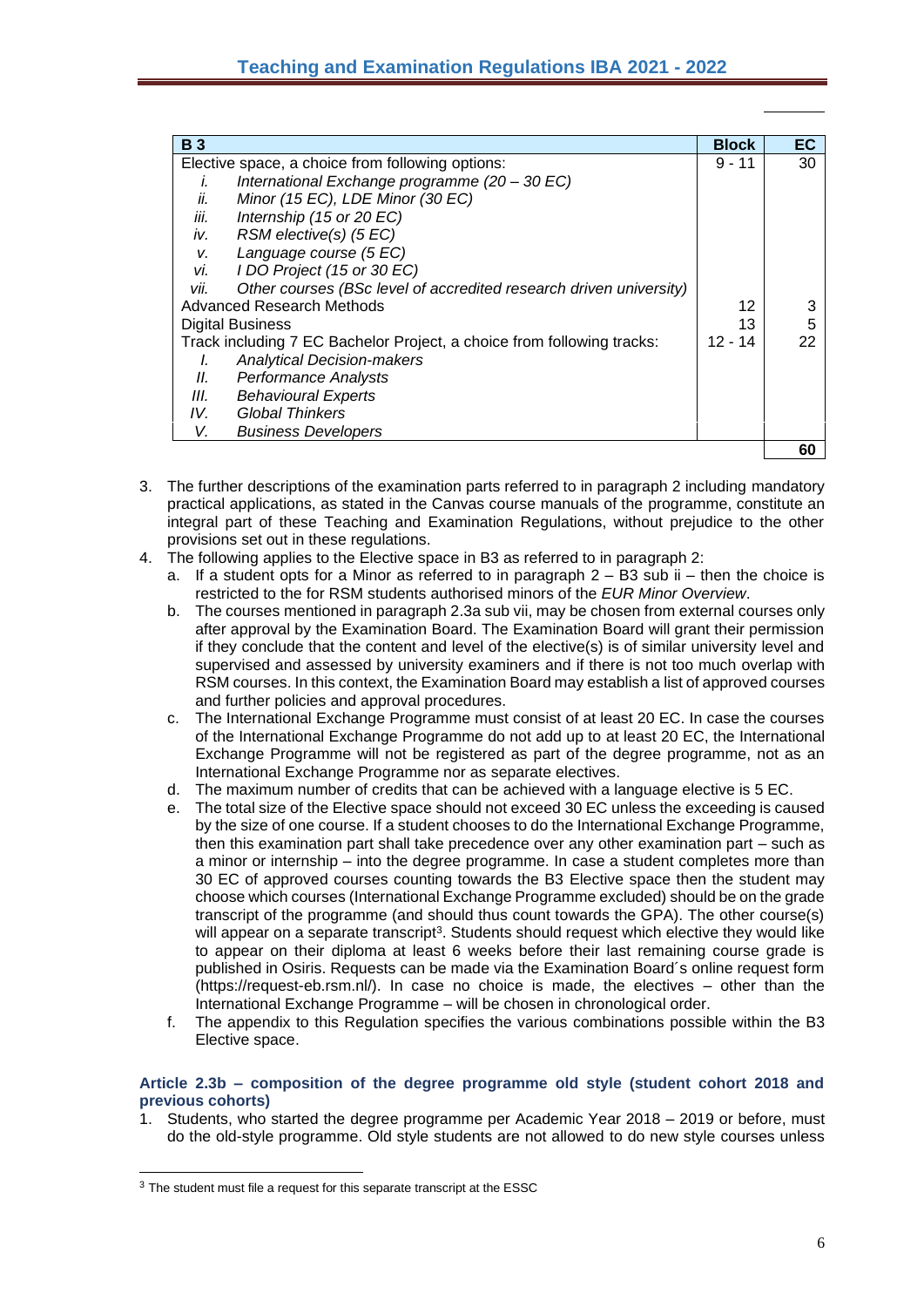explicitly stated in this TER or in individual cases because of special circumstances with the approval of the Examination Board. The opportunity to do examinations for old style courses will be in accordance with article 3.1, par. 3 of this TER<sup>4</sup>.

2. The examination parts of the old-style programme are spread over three Academic Years, specified in B1, B2 and B3. Each course year has a study load of 60 EC. The examination parts per year are:

| <b>B1</b>                                                                | <b>EC</b>      |
|--------------------------------------------------------------------------|----------------|
| Introduction to Business                                                 | 5              |
| Methodology                                                              | 3              |
| Organizational Behaviour                                                 | 6              |
| Quantitative Methods & Techniques: Mathematics                           | 4              |
| Skills 1: IT                                                             | $\overline{2}$ |
| <b>Operations Management</b>                                             | 5              |
| Microeconomics & Markets                                                 | 5              |
| <b>Strategic Business Plan</b>                                           | 6              |
| Quantitative Methods & Techniques: Statistics                            | 4              |
| Skills 2: Effective Business Communication                               | 3              |
| Foundations of Finance & Accounting                                      | 6              |
| Macroeconomics & Institutional Context                                   | 5              |
| <b>International Business</b>                                            | 4              |
| Skills 3: Academic Writing & Critical Thinking                           | $\overline{2}$ |
|                                                                          |                |
| <b>B2</b>                                                                | <b>EC</b>      |
| Organizational Theory & Dynamics                                         | 6              |
| <b>Quantitative Decision Making</b>                                      | 6              |
| Philosophy of Science                                                    | 3              |
| <b>Management Accounting</b>                                             | 6              |
| Corporate Finance                                                        | 5              |
| <b>Applied Business Methods</b>                                          | 6              |
| <b>Strategic Management</b>                                              | 6              |
| Cross Cultural Management/ International Case                            | 5              |
| <b>Marketing Management</b>                                              | 5              |
| International Marketing Research                                         | 3              |
| <b>Technology Management</b>                                             | 4              |
| Leadership, Sustainability and Governance                                | 5              |
| <b>B3</b>                                                                | EC             |
| Human Resource Management                                                | 5              |
| <b>Business Information Management</b>                                   | 5              |
| <b>Foundations of Business Law</b>                                       | 4              |
| <b>Innovation Management</b>                                             | 4              |
| <b>Financial Accounting</b>                                              | 5              |
| <b>Supply Chain Management</b>                                           | 5              |
| Trimester 7 elective options:                                            | 20             |
| a choice from following options                                          |                |
| an international exchange (20 EC);                                       |                |
| or: internship (15 or 20 EC), in case of an internship of 15 EC in       |                |
| combination with either a Language elective, or an Elective approved by  |                |
| the Examination Board (5 EC);                                            |                |
| or: minor (15 EC), in combination with either a Language Elective, or an |                |
| Elective approved by the Examination Board (5 EC);                       |                |
| or: 20 EC electives.                                                     |                |
| Research Training/Bachelor Thesis                                        | 12             |

<sup>&</sup>lt;sup>4</sup> In the subsequent Academic Year after a course has been taught for the last time, there will be at least another two opportunities for written tests and at least another opportunity for other tests. Tests that cannot be offered again due to the nature of the test are tested in an alternative manner, considering the learning objectives of the examination part. Explicit transition rules on course level will be set before the start of Academic Year 2021 – 2022 and published at [www.rsm.nl/transition-iba.](http://www.rsm.nl/transition-iba) Those transition rules will be part of this TER.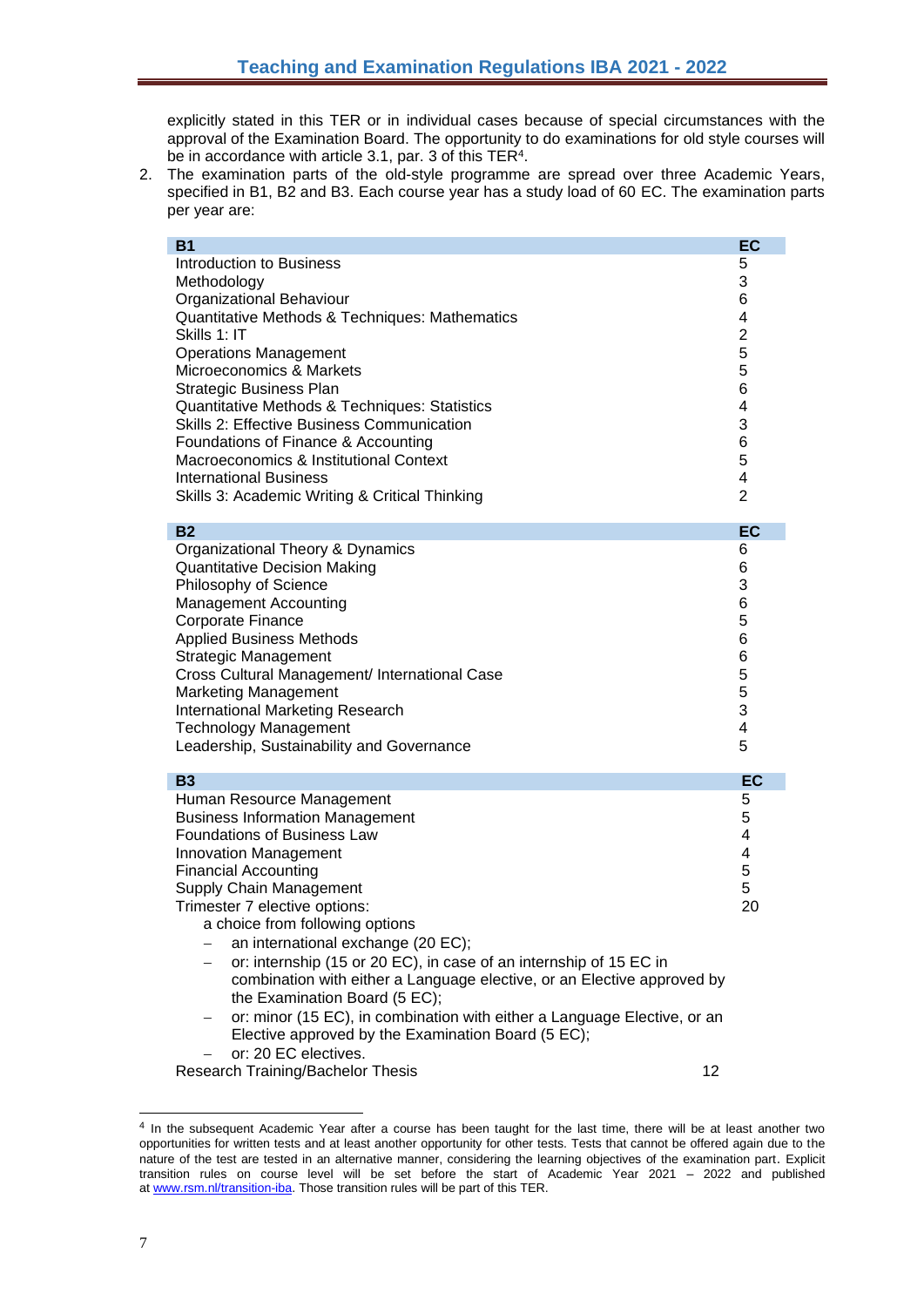- 3. The further descriptions of the examination parts referred to in paragraph 2 including mandatory practical applications, as stated in the Canvas course manuals of the programme, constitute an integral part of these Teaching and Examination Regulations, without prejudice to the other provisions set out in these regulations.
- 4. The following applies to Trimester 7 elective options as referred to in paragraph 2:
	- a. If a student opts for a minor as referred to in paragraph 2, then the choice is restricted to the authorised minors of the *EUR Minor Overview*.
	- b. The electives mentioned in paragraph 2 may be chosen from internal or external electives only after approval by the Examination Board. The Examination Board will grant their permission if they conclude that the content and level of the elective(s) is of similar university level and supervised and assessed by university examiners. In this context, the Examination Board may establish and publish a Trimester 7 Electives list with approved courses and projects and further policies and approval procedures.
	- c. The courses of Trimester 7 should only have limited overlap at maximum of content with another course of the degree programme: for example, it is not allowed to do a second internship as an elective.
	- d. The International Exchange Programme must consist of at least 20 EC. In case the courses of the International Exchange Programme do not add up to 20 EC, the International Exchange Programme will not be registered as part of the degree programme, not as an International Exchange Programme nor as separate electives.
	- e. The maximum number of credits that can be achieved with a language elective is 5 EC.
	- f. The total size of Trimester 7 should not exceed 20 EC unless the exceeding is caused by the size of one course. If a student chooses to do the International Exchange Programme, then this examination part shall take precedence over any other examination part – such as a minor or internship – into the degree programme. In case a student completes more than 20 EC of approved courses counting towards the B3 Trimester 7 elective options (for instance a minor and an internship (or two minors) and a ≥5 EC elective or a 15 EC approved project and two 5 EC electives), then the student may choose which courses should be on the grade transcript of the programme (and should thus count towards the GPA). The other course(s) will appear on a separate transcript<sup>5</sup>. Students should request which elective they would like to appear on their diploma at least 6 weeks before their last remaining course grade is published in Osiris. Requests can be made via the Examination Board´s online request form (https://request-eb.rsm.nl/). In case no choice is made, the electives – other than the International Exchange Programme – will be chosen in chronological order.
	- g. The appendix to this Regulation specifies the various combinations possible within Trimester 7.

## <span id="page-7-0"></span>**Article 2.4 – exemption from mandatory practical applications**

In exceptional cases such as a functional impairment, the Examination Board can grant exemption from the obligation to take part in a practical application. In that case, the Examination Board can decide that the practical application should be carried out in another way, to be determined by the Examination Board.

## <span id="page-7-1"></span>**Article 2.5 –RSM Honours Programme**

- 1. Next to the degree programme, the RSM offers an extra-curricular *RSM Honours Programme* for outstanding second-year students. The admission to the honours programme is selective. The selection procedure is transparent and published on the [RSM's current-students-website.](http://www.rsm.nl/bachelor/current-students/current-bachelor-iba-students/bachelor-2/rsm-honours-programme/) Completion of the programme will be awarded with 15 extra-curricular EC. These credits will be listed on a separate certificate.
- 2. Extra-curricular courses do not count towards the degree programme and thus will not be stated on the grade list of the degree programme. The grades for these courses thus do **not** count towards the GPA that is listed on the grade list of the degree programme.

# <span id="page-7-2"></span>**Section 3 – Taking Examinations**

<sup>5</sup> The student must file a request for this separate transcript at the ESSC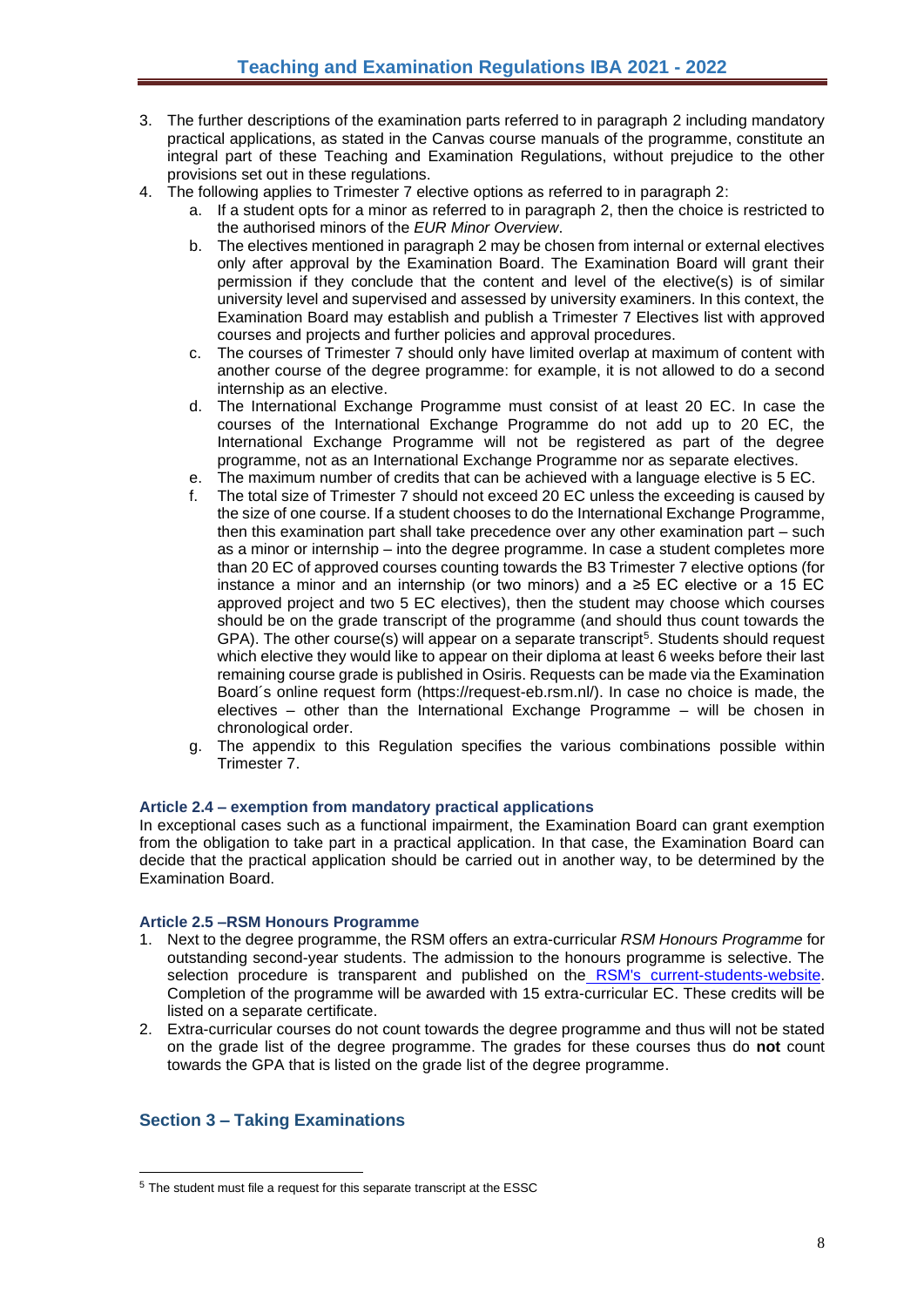### <span id="page-8-0"></span>**Article 3.1 – time periods and frequency of examinations; written test schedule; re-sits and extra exam opportunities**

- 1. The opportunity to take written tests (except for bonus tests) as referred to in Article 1.3 is given twice per Academic Year: a regular test and a re-sit. The other test types as referred to in Article 1.3 can be taken at least once per year.
- 2. By way of derogation from paragraph 1 second sentence, in case a course is mainly or only assessed by other test types at least a re-sit or a reasonable improvement option<sup>6</sup> is required.
- 3. In the event a course for which the instruction is the last to be taught in a specific Academic Year, the tests belonging to the course will be given in the subsequent Academic Year: written tests at least twice, other test types at least once. Tests that cannot be offered again due to the nature of the test are tested in an alternative manner, taking into account the learning objectives of the examination part.

Courses that belong to the B3 Elective space/Trimester 7 elective options are exempted from this rule: there will be no opportunity to re-sit these courses in the following academic year or thereafter.

- 4. With due observance of the provisions of the first paragraph, the student may retake a passed written test in the same Academic Year if a re-sit opportunity has been scheduled in the official exam timetable. The result for the test is established on the *highest test result* obtained. As long as a student has not yet passed all courses of the degree programme, the student may improve the grade of a passed course in a following Academic Year; in that case the student must redo the whole course including all tests. The final result for the course will be established on the *highest result<sup>7</sup>* obtained. If the material to be studied for a course has changed, the subsequent tests will reflect the new material.
- 5. Without prejudice to applicable regulations regarding a period free of examinations, and with due observance of the other provisions set out in these regulations, and of the R&G established by the Examination Board, the Programme Director establishes a written test schedule before the start of the academic year. In the event of urgent exceptional circumstances, the Programme Director can change the written test schedule during the academic year, provided that the change is announced in good time, and no later than the start of the registration period of the examination period concerned, via appropriate channels such as Sin-Online.
- 6. In exceptional cases the Examination Board can, at the request of the student, decide that an extra opportunity to take a test will be offered, in derogation from the schedule.
- 7. If no indication is given in these regulations concerning how many times per academic year an examination can be taken, because that examination relates to an examination part that is not taught in the programme, the provisions on this matter in the relevant Teaching and Examination Regulations are applicable, unless the Examination Board has made a decision in derogation from these, on the understanding that it must be possible to take the examination at least once per academic year.

## <span id="page-8-1"></span>**Article 3.2 – form of the examinations**

- 1. The examinations of the programme are taken according to the test types described in Article 1.3 sub f. of this regulation. Furthermore, attendance requirements may be set as a prerequisite for assessment, provided that this is well substantiated by the examiner and published in the course manual. At the request of the examiner, the Examination Board may allow deviations from this rule.
- 2. If the Examination Board decides that the form as referred to in the foregoing paragraph shall be different, it will announce this to the students, if possible, no later than two months before the examination is to be held.
- 3. The elaborations in the form of the examinations as referred to in paragraphs 1 and 2, stated in the most recent version of the Canvas course manual for each course, constitute an integral part of these Teaching and Examination Regulations, without prejudice to the other provisions set out in these regulations.
- 4. In exceptional cases the Examination Board may, at the request of the student, decide to permit derogations from the provisions set out in paragraphs 1 and 2.

<sup>&</sup>lt;sup>6</sup> The exact content of the re-sit or improvement option (for instance rules regarding applicability of option, for failed tests only, minimum grade requirement, cap on the grade, grade reduction) is at the discretion of the examiner. The examiner must include the rules for an improvement option in the course manual.

<sup>&</sup>lt;sup>7</sup> Final grades from before 1 September 2018 will only change in case a student improves the final grade with a retake of the course *after* September 2018.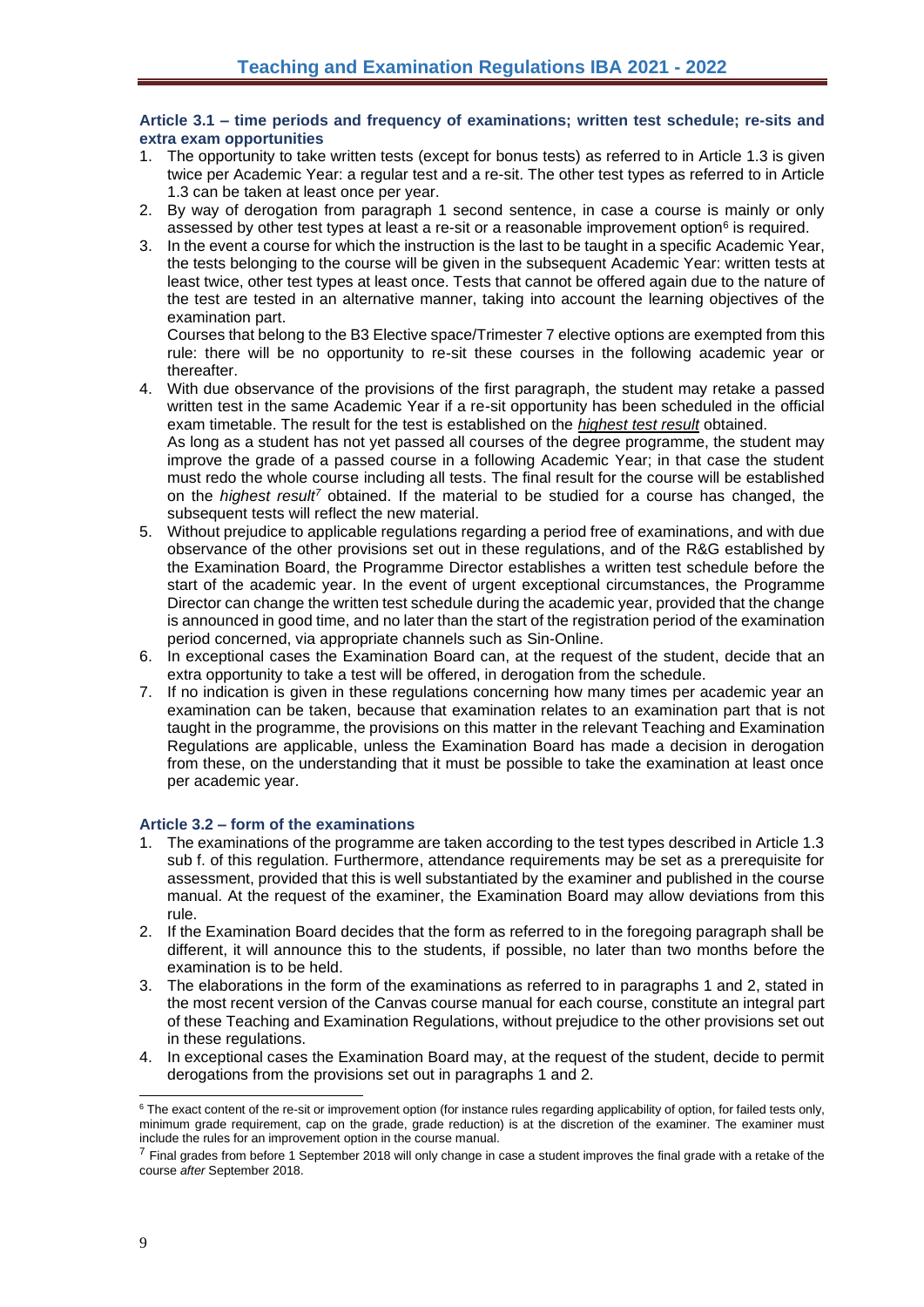5. Students with verifiable physical or mental impairments or specific learning difficulties that could have an effect on the ability to study, are offered the opportunity to take the examinations in a manner adapted as far as possible to their individual situation. The Examination Board will, if necessary, obtain expert advice before making a decision.

# <span id="page-9-0"></span>**Article 3.3 – oral tests**

- 1. No more than one person will be given an oral test at a time, unless the Examination Board has decided otherwise.
- 2. An oral examination is public, unless in an exceptional case the Examination Board or the examiner concerned has decided otherwise, or the student has objected to this.
- 3. An oral test should be assessed by at least two examiners or in the event of only one examiner, the assessment must be video and/or audio recorded. The Examination Board will archive the recorded file for two years after the assessment, or seven years in case of the Research Training/Bachelor Thesis.

# <span id="page-9-1"></span>**Article 3.4 – sequence of examinations**

- 1. Students may register for a minor as referred to in article 2.3a paragraph 2 or 2.3b paragraph 2 if they have obtained at least 60 EC of the programme.
- 2. Students may register for the internship as referred to in article 2.3a paragraph 2 or 2.3b paragraph 2 if they have successfully passed B1.
- 3. The examinations relating to the examination parts of B2 and B3 may not be taken before the first-year phase (B1) of the programme has been passed, unless and insofar the Examination Board has granted permission to proceed the programme based on article 9.3 and 9.4 TER.
- 4. Students may start their Track and the courses belonging to the Elective space if they have passed all components of B1.

# <span id="page-9-2"></span>**Section 4 – Result of Examinations**

## <span id="page-9-3"></span>**Article 4.1 – determining, announcing and recording results of examinations; marking period**

- 1. The examiner determines the result of an examination/test as referred to in Article 1.3 sub e. and f. as soon as possible. The following deadlines are in place:
	- a. The ultimate deadline for provisional grades is 15 working days after the examination/test for B1 courses and 20 working days for B2 and B3 courses. Provisional grades must be communicated via SIN Online or CANVAS grade centre.
	- b. The ultimate deadline for registration in OSIRIS of the definitive grades is 40 working days after the examination/test.
	- c. In case a resit takes place within a period of 45 working days after the original examination/test, the ultimate deadline for communicating and registration of the definitive grades is ten working days before the resit date.<sup>8</sup>
- 2. In deviation from paragraph 1 of this article, the examiner(s) determine(s) the result of an oral test immediately and give(s) the student a written notification of the grade.
- 3. In the event of *force majeure*, the Examination Board can permit derogation from the deadlines mentioned in the foregoing paragraphs.
- 4. The Student Administration checks compliance with the marking period, and in the event that it is likely to be exceeded, reports this in good time to the Chair of the Examination Board.
- 5. The examiner reports the result to the Student Administration which then informs the student of this in writing.
- 6. The Student Administration is responsible for recording the results of exams and examination parts. This Office also records what certificates have been presented to a student. No information about recorded data, with the exception of data about the certificates awarded, is given to anyone other than the student, the Examination Board, the Directors of the programme, the Executive Board, the student advisor, the student counsellor and the Examinations Appeals Board (CBE). With the permission of the student, there may be derogation from the provisions set out in the last sentence.
- 7. The involvement of the Student Administration as referred to in the previous paragraphs is without prejudice to the provisions in this matter determined by the Executive Board.

 $8$  This is the case for the re-sits of B1 block 4: the re-sit dates are 4 weeks after the regular written test dates.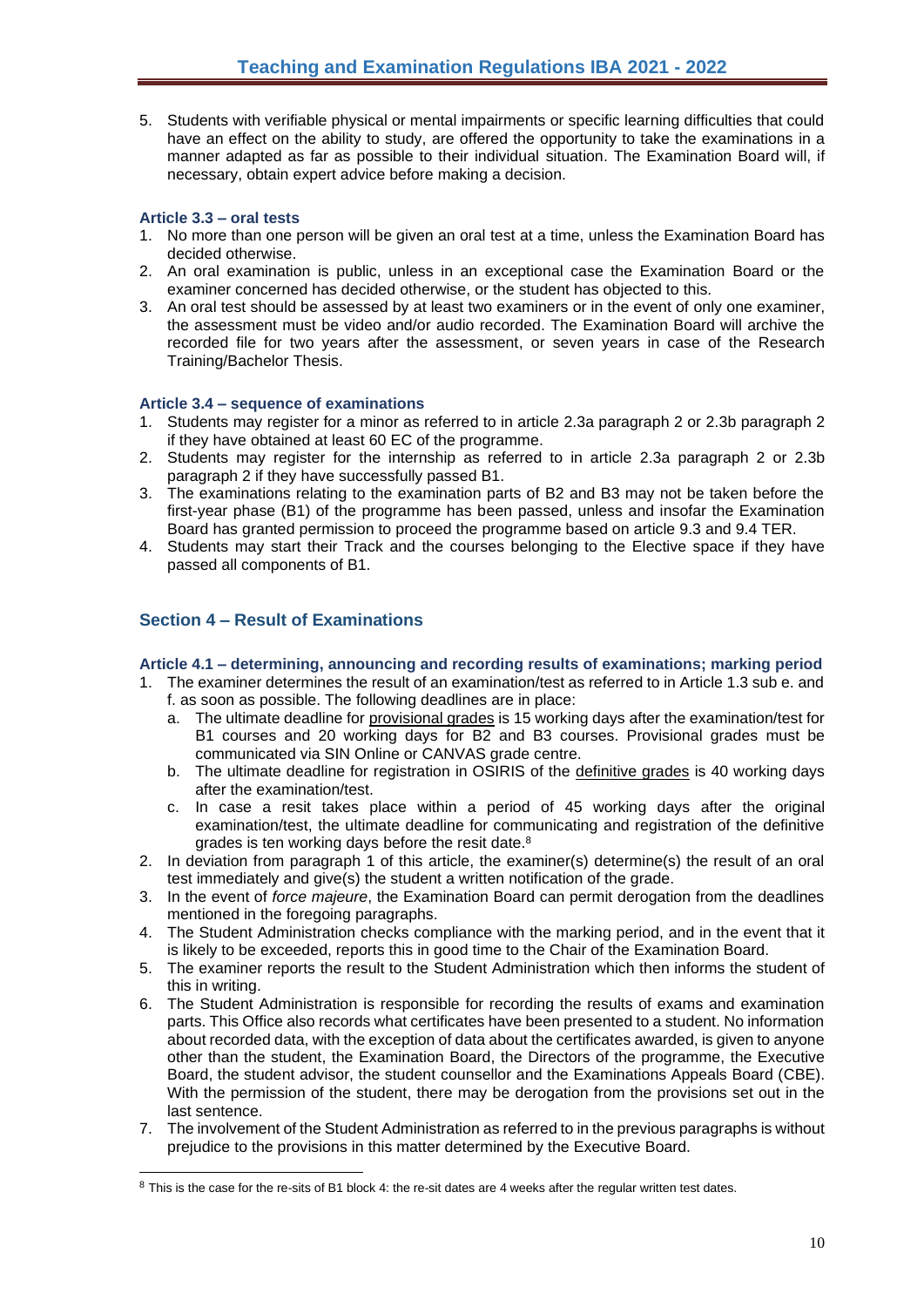8. The written explanation concerning the result of an examination contains information about the way in which the student can lodge an appeal with the Examinations Appeals Board (CBE).

# <span id="page-10-0"></span>**Article 4.2 – period of validity of examination components and granted exemptions**

- 1. Unless otherwise mentioned, the term of validity for passed courses including approved courses of another degree programme – and granted exemptions is in principle unlimited.
- 2. In derogation from the preceding paragraph and as long as the final IBA exam has not been passed yet, the Examination Board, in consultation with the Academic Director, may declare the term of validity of a course passed more than six years ago, expired if – in its judgement – the knowledge, insights or skills taught during the course have become obsolete. In that case, the Examination Board can impose an additional or alternative course or examination, before the student may pass the final IBA exam.
- 3. If the examination of a course is composed of more than one test, the term of validity of each test shall be limited to the academic year in which the tests are taken. In exceptional circumstances, upon substantiated request of the examiner, the Examination Board can approve derogation from this rule. Approved derogations must be explicitly mentioned in the course manual.

## <span id="page-10-1"></span>**Article 4.3 – explanatory feedback session and perusal**

- 1. As soon as possible but no later than 20 working days after the written test, and 15 working days in the case of a B1 course due to the binding study advice, the examiner will give explanatory feedback. The examiner will provide information about the content of the written test and the correct answers/answer models in an *explanatory feedback session* or via another approved medium (such as through Canvas). This offers students the opportunity to review the questions and assignments of the exam concerned, along with the answer models and criteria for assessment. The examiner sets the date, time and procedure of the explanatory feedback session. The explanatory feedback session must be realistically managed, and the use of appropriate media (such as Canvas) is allowed. In view of a good preparation of the explanatory feedback session, the exam questions and answers model(s) need to be posted on Canvas as soon as possible after a written test and no later than five working days after the test took place. Although with exception upon the examiner's request, the Examination Board may grant the examiner an exemption from posting the exam question on Canvas in the event of important reasons.
- 2. As soon as possible or at the same explanatory feedback session but no later than 20 working days after the explanatory feedback session (15 working days in case of a B1 course due to the binding study advice), students will have the opportunity to peruse their own assessed exam. The perusal takes place in principle on the basis of a (digital) copy only. A paper copy may be charged at cost price. The examiner may determine that the perusal is only for students who registered for it and/or who have attended the explanatory feedback session. The examiner sets the date, time, location and procedure of the perusal. In case of a 100% multiple-choice-test and the questions, answer key and multiple-choice-answer forms are available to the student, the examiner is exempted from organizing the perusal.
- 3. In the event that a student can demonstrate that he/she was prevented from being present at the assigned location and time for the explanatory feedback session or the perusal due to force majeure, at the request of the student an alternative opportunity will be offered, if possible within the term mentioned in paragraph 2.

## <span id="page-10-2"></span>**Article 4.4 - archiving period of written tests and final exam**

- 1. The assignments, answers and the assessment of the written tests will be archived (in paper or electronic form) for two years after the assessment.
- 2. The exam protocol, test key, pass mark, test questions/assignments and evaluation of the written tests are stored (in paper or digital form) for seven years after the examination.
- 3. The Research Training/Bachelor Thesis and the assessment thereof will be archived (in paper or electronic form) for seven years after the assessment.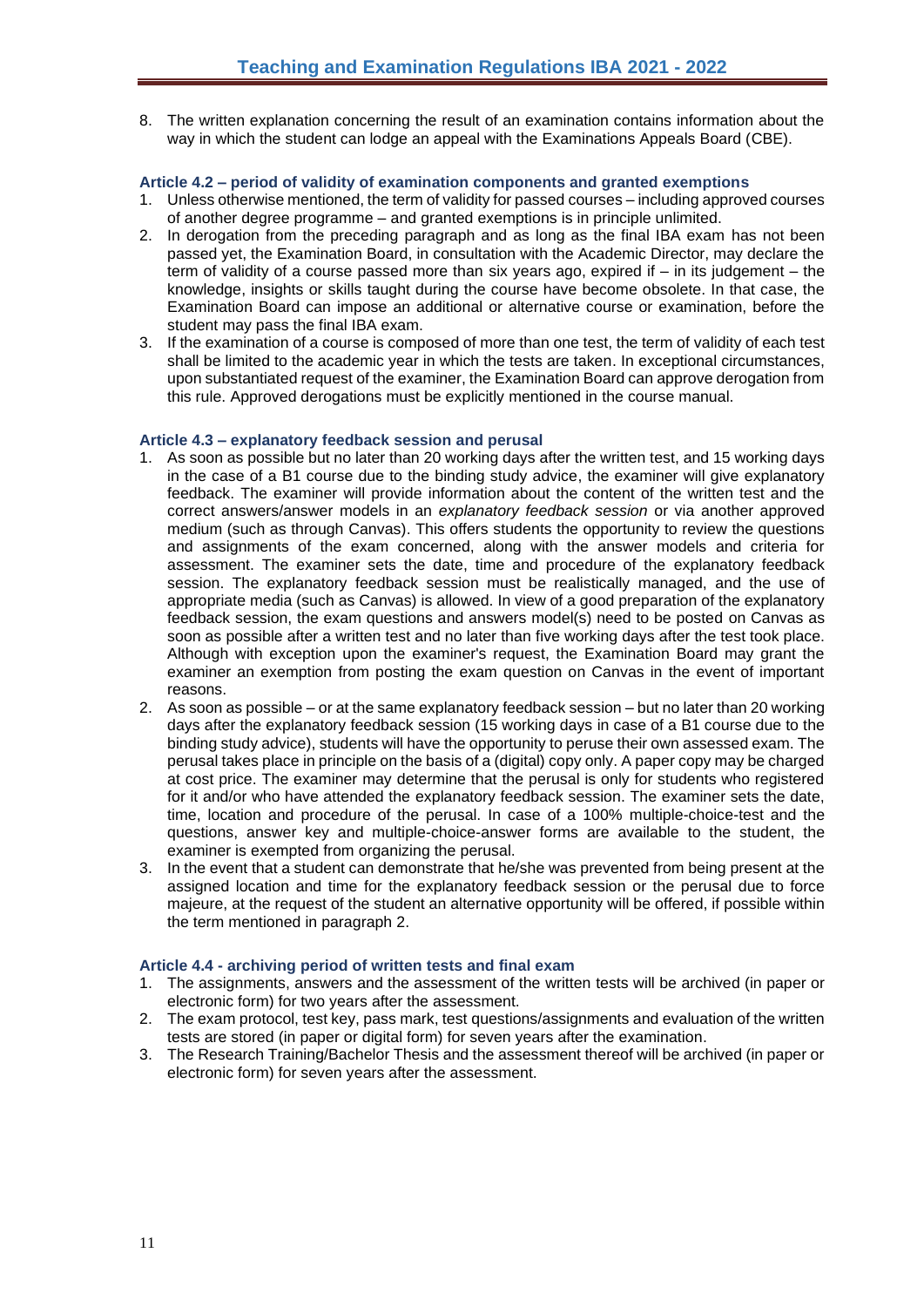# <span id="page-11-0"></span>**Section 5 – Exemption**

### <span id="page-11-1"></span>**Article 5.1 – exemption from examinations**

- 1. The Examination Board can, at the request of the student, grant exemption from a course examination referred to in article 2.3a, paragraph 2 or Article 2.3b, paragraph 2 – with the exception of the BSc Project (new style) or Research Training/ Bachelor thesis (old style) $9 -$ on the grounds of:
	- having passed one or more examination(s) belonging to one or more courses of another university programme in the Netherlands, provided that this/these is/are, in the opinion of the Examination Board, equivalent or comparable in terms of content, study load and level; or
	- having passed one or more examination(s) belonging to one or more courses of a higher professional programme in the Netherlands, provided that this/these is/are, in the opinion of the Examination Board, equivalent or comparable in terms of content, study load and level; or
	- having passed one or more examination(s) belonging to one or more courses of a higher education programme outside the Netherlands, provided that this/these is/are, in the opinion of the Examination Board, equivalent or comparable in terms of content, study load and level; or
	- proof of relevant knowledge and experience gained outside the education in the aforesaid categories, provided that this is equivalent or similar in terms of nature, content and level to the examination part of the programme for which exemption is requested; or
	- a combination of the aforesaid categories.

The Examination Board may ask the examiner(s) concerned for advice before taking a decision.

- 2. An exemption can only apply to an entire examination part and not just to *a part* of the course.
- 3. No exemption will be granted for a course already passed.
- 4. An exemption once granted shall not be withdrawn.
- 5. Up to a maximum of 60 EC of the programme will be exempted.

# <span id="page-11-2"></span>**Section 6 – Result of the final exam**

## <span id="page-11-3"></span>**Article 6.1 – the result of the final IBA exam and active degree granting**

- 1. After all the examination parts of the bachelor's degree programme have been passed or have been exempted, the final IBA exam has been passed, unless the Examination Board decided that the exam also includes its own investigation into the knowledge, understanding and skills of the student.
- 2. Students who have passed the final IBA exam will be issued the degree Bachelor of Science in International Business Administration (BScIBA).
- 3. The Head of Student Administration establishes rules and regulations for the application for the final exam. These rules and regulations require the approval of the Examination Board and must be timely and adequately disclosed.

# <span id="page-11-4"></span>**Section 7 – Previous Education and Selective Admission Procedure<sup>10</sup>**

#### <span id="page-11-5"></span>**Article 7.1 – alternative requirements for deficiencies in previous education; requirements for English language**

- 1. Deficiencies in the previous education with regard to the subject Mathematics are eliminated by one of the following tests:
	- Passing the EUR Mathematics deficiency test level 2, minimum score 7.0 to be taken for this purpose. This test is at the same level as the VWO exams Mathematics A or the International

<sup>9</sup> Bachelor´s theses written and assessed at a foreign university on the basis of a double degree agreement with RSM, are exempted from this rule.

<sup>&</sup>lt;sup>10</sup> Attention: This section is about the admission criteria valid for entry September 2021, changes during the academic year will be announced on the admission pages of the [RSM website.](https://www.rsm.nl/bachelor/international-business-administration/admission-application/) The admission criteria for **Academic Year 2022 – 2023 will be announced in October 2021** on the admission pages on the RSM website. These criteria will be part of the TER. RSM expects that all applicants are aware of the latest content in relation to the admission requirements through the programme specific admission pages on th[e RSM website](https://www.rsm.nl/bachelor/international-business-administration/admission-application/) and that they regularly check the content for (unforeseen) changes.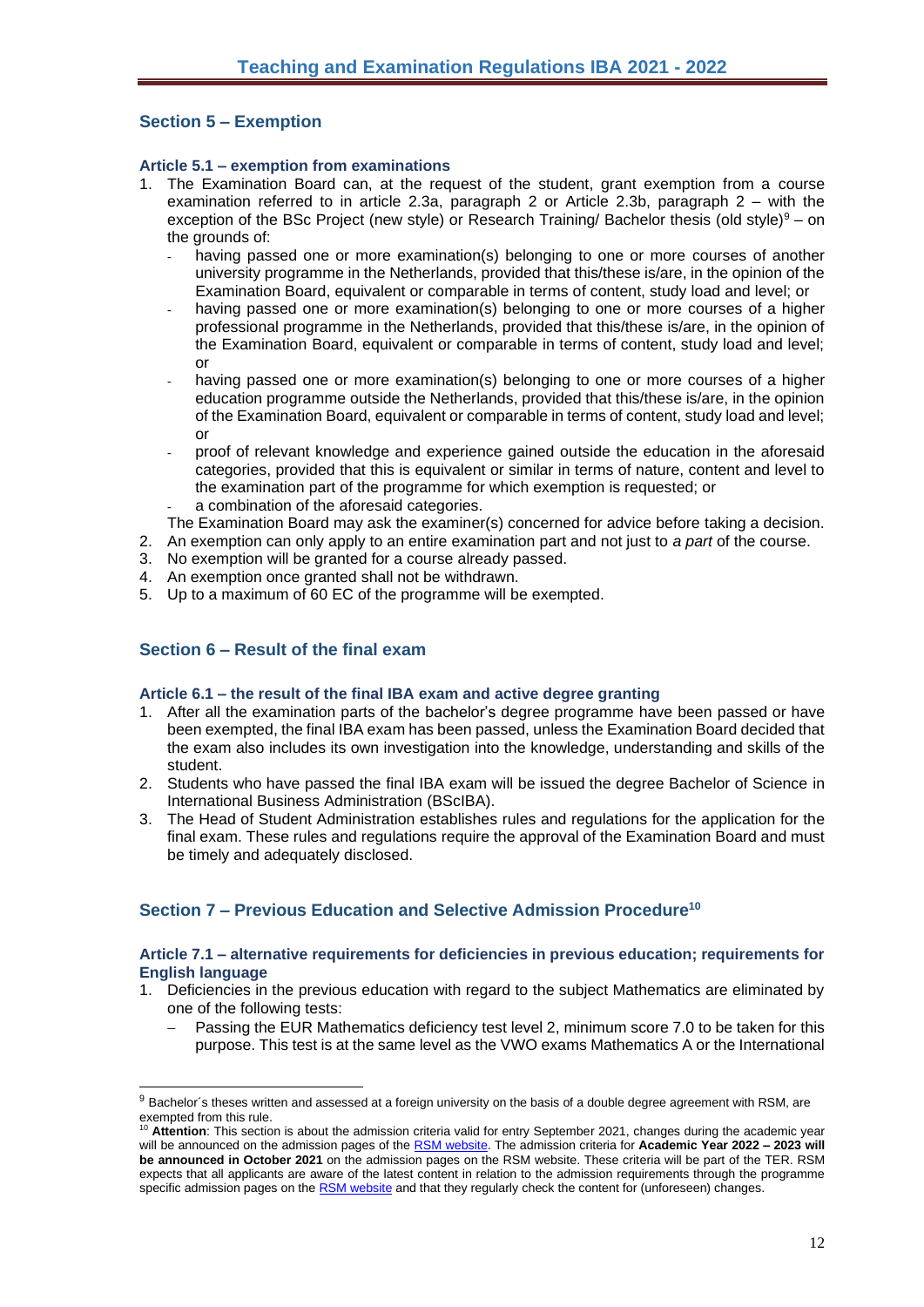Baccalaureate: Mathematics, standard level (further information regarding the precise subjects are announced at least one month in advance on the [EUR website\)](https://www.eur.nl/en/education/practical-matters/admission/mathematics-deficiency-exam#Overview-required-knowledge);

- − CCVX exam VWO wiskunde A min score 7.0;
- − VWO wiskunde B min score 6.0;
- − Boswell Beta exam VWO wiskunde A 7.0 or VWO wiskunde B 6.0;
- − OMPT-A exam min score 75% (max 2 attempts).
- All scores must be submitted no later than the 1<sup>st</sup> of April.
- 2. The requirement concerning mastery of the English language is fulfilled if the candidate has an unrounded grade of 7.0 for English at VWO level by the 31 January application deadline, as demonstrated by supporting documents, or can submit an English proficiency test score report (see article 7.5 for the specific requirements) by the  $1<sup>st</sup>$  of April. However, no further requirements concerning mastery of the English language are imposed for candidates who come from Englishspeaking countries or in a native-English-speaking country.

### <span id="page-12-0"></span>**Article 7.2 – equivalent previous education**

- 1. To those who have diplomas of secondary or pre-university education, whether or not awarded in the Netherlands, which are deemed in ministerial regulations to be at least equivalent to the Dutch diploma of pre-university education, article 7.1 is applicable *mutatis mutandis*.
- 2. Those who have other diplomas of secondary or pre-university education awarded outside the Netherlands, which in the country of origin give access to university education, can be granted exemption by the Executive Board from the requirements of previous education referred to in article 7.24, paragraph 1 of the Act, provided that they fulfil the requirements stated in article 7.4 of these regulations.

#### <span id="page-12-1"></span>**Article 7.3 – colloquium doctum**

- 1. For the entrance examination as referred to in article 7.29 of the Act, hereinafter referred to as the *colloquium doctum*, the following requirements are set:
- **English:**
	- Proficiency in English to be proven by:
	- a. TOEFL (iBT): minimum overall score 80, minimum sub-score 18 (Reading, Listening and Speaking) and 21 for Writing.
	- b. IELTS: minimum overall score 6.5, minimum sub-score 6.0 (Reading, Listening, Speaking and Writing).
	- c. Cambridge: B2 First (FCE), C1 Advanced (CAE) or *CPE C2 proficiency* with minimum overall score of 176 and minimum subscores of 170.
	- d. Cambridge C1 Business Higher (BEC Higher) with minimum overall score 176 and minimum subscores of 170.
	- e. International Baccalaureate Certificate English A SL min. grade 5, English A HL min grade 4 or English B HL grade 5.
- **Mathematics:**
	- Knowledge of mathematics, as required for the subject Mathematics A final examination of VWO with an unrounded grade of 7.0 (out of 10) or higher or Mathematics B final examination of VWO with an unrounded grade of 6.0 (out of 10) Knowledge of mathematics, as required for the subject VWO Mathematics A with an unrounded grade of 7.0 (out of 10) or higher or VWO Mathematics B with an unrounded grade of 6.0 (out of 10). These grades should be obtained in the penultimate year for students who have not yet obtained their diploma at the time of application, or on the final exam for students who have earned their diploma. The grades must be made available to the RSM Admissions office by the application deadline as indicated on the RSM website.
	- or the International Baccalaureate: Mathematics, a grade of 5 or higher for Mathematics Standard Level or a grade of 4 or higher for Mathematics Higher Level; For diploma's obtained after 2019: Analysis & Approaches SL minimum grade 5 /Analysis & Approaches HL minimum grade 4 / Applications & Interpretation HL minimum grade 5.
- 2. The selective admission procedure mentioned in Article 7.5 is in place.
- 3. The term of validity for the test results passed is two years.
- 4. The results of the Colloquium Doctum must be submitted by the 31 January application deadline.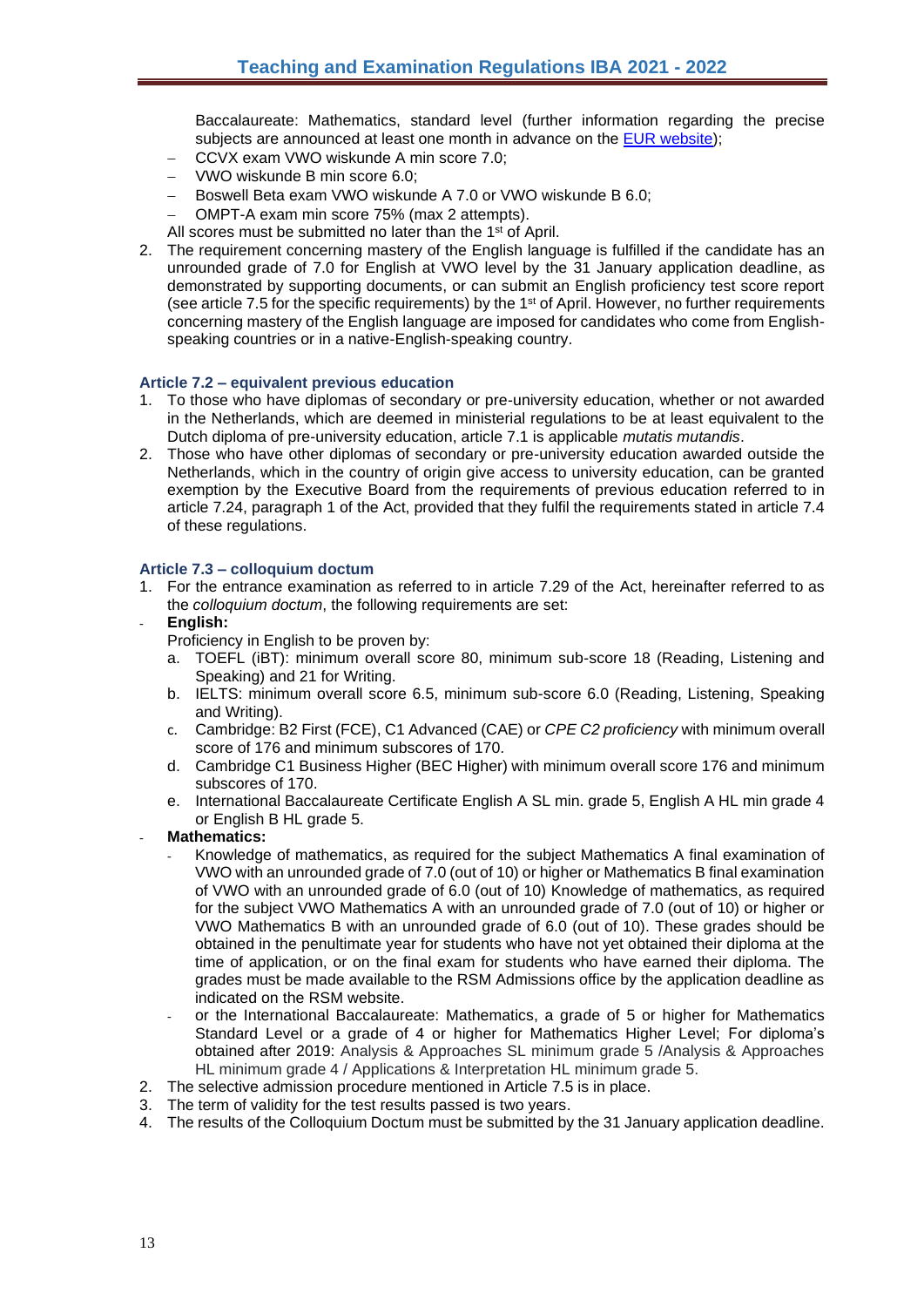### <span id="page-13-0"></span>**Article 7.4 – entrance requirements for those with a non-Dutch diploma that is not deemed in the ministerial regulations to be equivalent to the Dutch VWO diploma**

Those with diplomas as referred to in article 7.2, paragraph 2 may be admitted to the programme by the Executive Board after they have fulfilled the requirements stated in article 7.3 that are applied within the scope of the *colloquium doctum* with regard to the subjects English and Mathematics.

# <span id="page-13-1"></span>**Article 7.5– Numerus Fixus and decentralized selection**

- 1. With reference to article 7.53 of the Act, a Numerus Fixus with a decentralized selection procedure is in place for the Bachelor programme in International Business Administration. For 2021-2022 the maximum intake will be 650 students.
- 2. Next to the regular, formal requirements as included in articles 7.1 and 7.2 of the Teaching and Examination Rules of the programme, selection of applicants will take place on following two criteria:
	- the grade point average based on the school report of the penultimate year of secondary education, or the grade point average based on final (national) exams for applicants who have completed their secondary education at the time of application;
	- the relevance and quality of a Curriculum Vitae or the answer to a motivation question.
- 3. Based on the first and second criterion, scores will be awarded. The total score will be decisive for the place on the ranking of the applicant. Applicants receiving a place on the ranking between 1 – 650 (750) will be guaranteed a place in the programme, provided they also meet the remaining formal requirements with regard to the final diploma, the level of English and the level of Mathematics. If a student drops out from the ranking his/her place will be automatically given to the next applicant on the ranking list by Studielink. No places will be made available after in the 7<sup>th</sup> of August 2021.
- 4. The ranking will be divided into tiers; the top tier is reserved for students who meet the requirements for diploma, English and mathematics. The next tiers will apply to applicants who do not meet the requirements: a grade for English below 7, a grade for Mathematics below 7 (Dutch grading scale or international equivalent), or the diploma is not equivalent to VWO.
- 5. The grade point average will be scored for applicants with a grade point average of at least 7.0 on the Dutch grading scale, or the international equivalent of this grade and will be scored 0 for applicants with a grade point average below. The grade point average will count for 75% in the final score and will be used in combination with the score for the CV or motivation question to determine placement within a specific tier.

A full overview of equivalent diplomas and grades is provided on [the IBA website on Application](http://www.rsm.nl/bachelor/international-business-administration/admission-application/selection-criteria-per-diploma/)  [& Admission.](http://www.rsm.nl/bachelor/international-business-administration/admission-application/selection-criteria-per-diploma/)

- 6. Proficiency in English to be proven by:
	- a. TOEFL (iBT): minimum overall score 80, minimum sub-score 18 (Reading, Listening and Speaking) and 21 for Writing.
	- b. IELTS: minimum overall score 6.5, minimum sub-score 6.0 (Reading, Listening, Speaking and Writing).
	- c. Cambridge: B2 First (FCE) or C1 Advanced (CAE) with minimum overall score of 176 and minimum subscores of 170.
	- d. Cambridge C1 Business Higher (BEC Higher) with minimum overall score 176 and minimum subscores of 170.
	- e. International Baccalaureate Certificate English A SL min. grade 5, English A HL min grade 4 or English B HL grade 5.
- 7. Relevance and quality of the CV or Motivation question:
	- a. CV should be written in English and will be assessed on qualities such as international experience and extracurricular activities indicated in the admissions rubric.
	- b. Motivation question should be answered in English and will be assessed according to the criteria indicated in the admissions rubric.

The CV or answer to the Motivation question will count for 25% in the final score.

- 8. The motivation and reflection questions will be published on the RSM IBA website before 1 September each year. Students should apply for the programme in Studielink before January 15 and in the online application form of RSM before 31 January each year, provided they have applied with Studielink before January 15. All required documentation should be uploaded to the online application form by the  $31<sup>st</sup>$  of January. Documents, with the exception of deficiency exams, submitted after the 31 January deadline will not be considered.
- 9. The selection of applicants will be conducted by the IBA Selection Committee, consisting of staff of RSM's Recruitment & Admissions Office and the Executive Director IBA.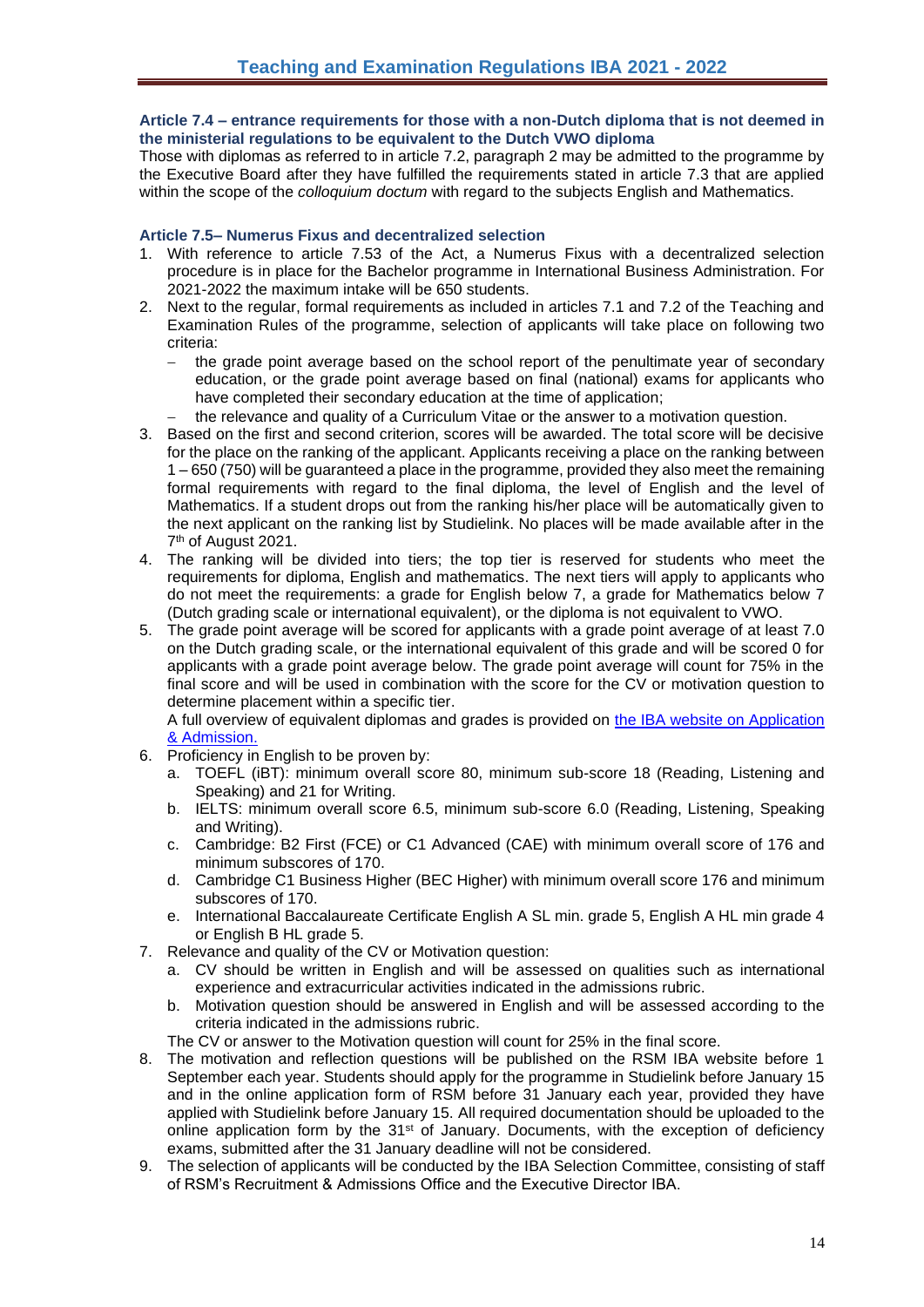Decisions of the IBA Selection Committee are open to objection through the Advisory Committee on Objections of Erasmus University within 6 weeks after the decision has been sent to the applicant. The notice of objection should be submitted through [legal.protection@eur.nl.](mailto:legal.protection@eur.nl)

# <span id="page-14-0"></span>**Section 8 – Study Counselling**

### <span id="page-14-1"></span>**Article 8.1 – study counselling and advice**

- 1. The Student Administration is responsible, without prejudice to the respective provisions of the Executive Board, for recording the study results in such a way that each student can be given an overview at least once per quarter of the results that he/she has obtained in relation to the study and exam programme of the programme.
- 2. The Dean is responsible for the study counselling of students who are enrolled for the programme, partly to assist their orientation towards possible study paths within and outside the programme.

# <span id="page-14-2"></span>**Section 9 – The Binding Study Advice <sup>11</sup>**

## <span id="page-14-3"></span>**Article 9.1 – Binding Study Advice (BSA), BSA-norm**

- 1. On the grounds of article 7.8b, paragraph 3 of the Act, on behalf of the Dean, the Examination Board issues a binding study advice at the end of the study year, as long as the student has not yet passed or has been exempted from the first-year phase (B1) of the programme.
- 2. Unless otherwise mentioned in these TER, at the end of the first year of enrolment all examination parts of the degree programme of the first year (B1) must have been passed. In this regard, exempted or compensated parts are considered to be passed.
- 3. When a student fails to comply with the binding study advice norm as referred to in paragraph 2 of this article, he/she will receive a negative binding study advice, which means he/she is prohibited to further studies. This rejection is given only if the student, with due consideration of his/her personal circumstances as referred to in Article 9.3 paragraph 2, is regarded as not suited for the programme. This prohibition is valid for a period of three academic years. If, after the end of this period, an old-style programme student re-registers for the programme, in derogation from Article 2.3b, par. 1 of these TER, he/she must follow the new style programme as from 1 September 2019. The same goes for old style programme students who cancelled their first registration for B1 before 1 February 2019 and who re-register as from 1 September 2019 or later: they too must start the new style programme, in derogation from Article 2.3b, par. 1 of this TER.
- 4. The binding study advice shall be issued after the last re-examination of the examination parts of the first-year phase (B1) at the end of the academic year, before the start of the new academic year. In case of personal circumstances, the Examination Board may postpone the binding study advice until the end of the second year of enrolment, before the start of the new academic year.

#### <span id="page-14-4"></span>**Article 9.2 – student counselling and monitoring of students' progress**

- 1. During the first year of enrolment, the Examination Board issues on at least two occasions from which at least one occasion before 1 February – a provisional binding study advice regarding continuation of studies to those students who, on the grounds of the number of passed courses, are not expected to fulfil the norm stated in article 9.1, paragraph 2 of these regulations.
- 2. The further regulation of student counselling and monitoring of students' progress during the firstyear phase (B1) is described in the Undergraduate Course Guide for the programme.

#### <span id="page-14-5"></span>**Article 9.3 – exception to the BSA-norm in case of personal circumstances**

1. On behalf of the Dean, the Examination Board can adjust the norm as referred to in article 9.1, paragraph 2, on the base of an individual study plan, provided that the student must pass all examination parts of the degree programme of the first year (B1) at the end of the second year of enrolment.

<sup>&</sup>lt;sup>11</sup> In view of the exceptional situation as a result of the corona pandemic, the regular BSA-norm has been adjusted for students from the 2020-2021 cohort. The norm for this cohort has been adjusted downwards to 51 EC at the end of Academic Year 2020-2021. For full details, reference is made to th[e RSM website.](https://www.rsm.nl/bachelor/current-students/bachelor-iba/bachelor-1/binding-study-advice/)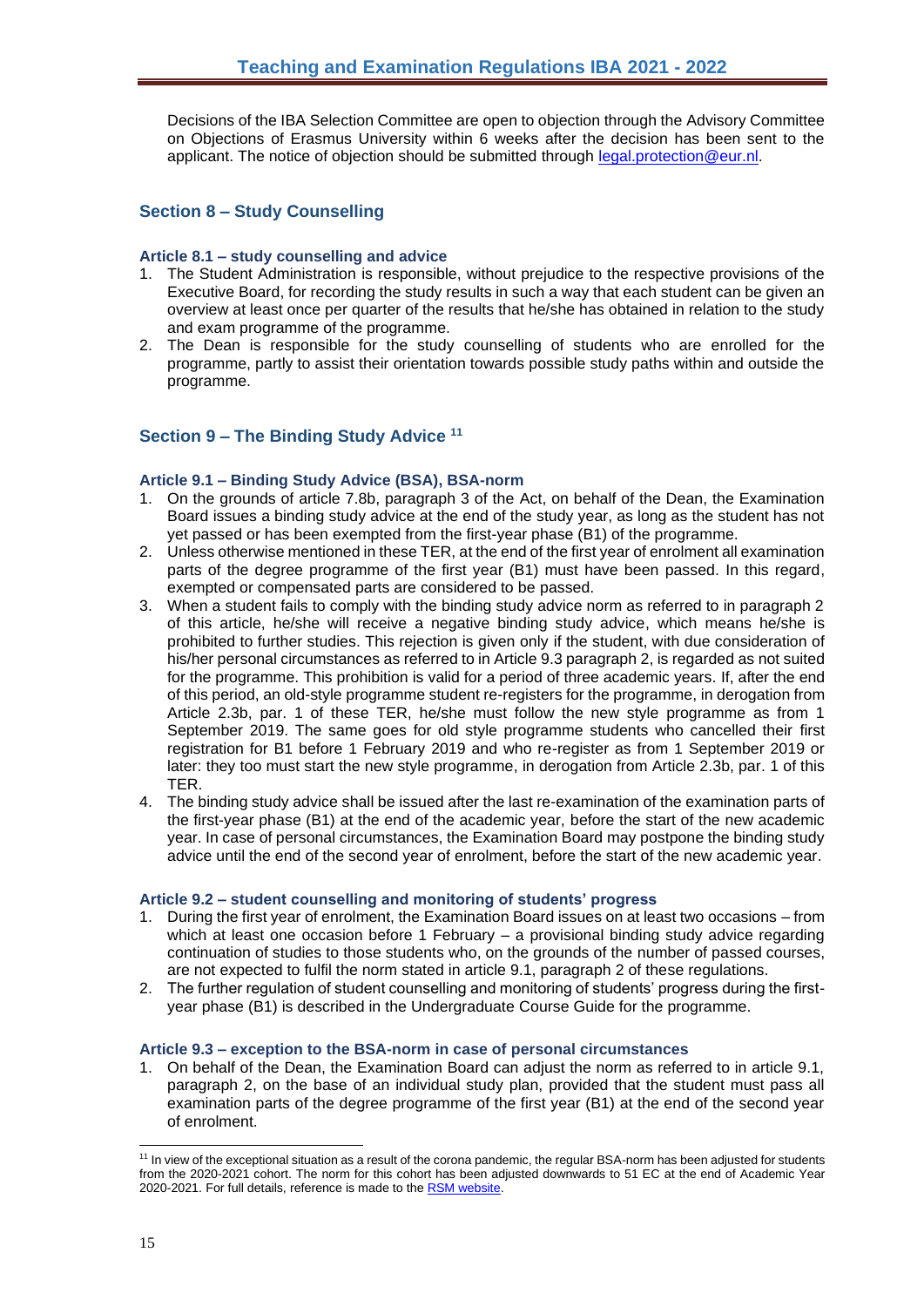The Examination Board shall decide as soon as possible, but in any case, within 20 working days after submission of the individual study plan, taking into account the circumstances, the study delay and the possibility of the student to continue the programme. In case the development of the personal circumstances gives cause to, the Examination Board can adjust the individual study plan and the norm on motivated request of the student and after consultation with the student adviser.

The adjusted norm will be expressed in whole EC credits or number of courses, specifying the period within which the adjusted norm must be met.

- 2. The personal circumstances that are taken into consideration when the recommendation regarding the continuation of studies is issued are:
	- disease, sickness, handicap, disability or pregnancy of the student concerned;
	- special family circumstances:
	- membership of the University Board, the Faculty Council or the Programme Committee;
	- other circumstances as referred to in article 2.1 of the Implementation Decree of the Higher Education and Research Act (*WHW*).
- 3. A student who, as a result of personal circumstances, can reasonably be expected to incur prolongation of the programme must report this in good time to the student adviser. The purpose of this report is to restrict the prolongation of the programme as a result of the circumstances and, if necessary in the opinion of the student adviser, to formulate an individual study plan. The report is made in good time if it is made within four weeks of the commencement of the circumstances. If the circumstances are such that the student or the manager of his/her affairs does not have the opportunity to report this within four weeks, the reporting in good time or otherwise will be assessed in the light of those circumstances.

If the individual study plan also implies that the first year (B1) cannot be completed within the first year of enrolment, then the individual study plan needs to be submitted to the Examination Board for approval no later than two weeks before the end of the first academic year.

# <span id="page-15-0"></span>**Article 9.4 –derogation from the BSA-norm in case of hardship**

- 1. In case a student fails to comply with the binding study advice norm as referred to in Article 9.1, paragraph 2 and Article 9.3 is not applicable, but at the same time application of the norm as referred to in article 9.1, paragraph 2, would be onerous because it cannot be sustained that the student must be regarded as unsuited for the programme, the Examination Board can derogate from the norm on behalf of the Dean. For the purpose of this hardship exemption, the Examination Board will take all students (freshmen only) with one non-compensable insufficient grade or two fails into consideration at the end of the academic year, but no later than the start of the new academic year. Decisive factors for application of the hardship exemption are:
	- − the student must have participated in all exam opportunities,
	- − the average grade, and
	- − the overall picture of the study performance of the student.
- 2. If application of the rules of this Section results in any other way in unreasonable or unfair situations with respect to the student or a group of students, the student or group of students concerned may submit a written and reasoned and substantiated request for derogation from the said rules to the Examination Board. On behalf of the Dean and after consultation with the student adviser, the Examination Board can derogate from these rules in favour of the student or group of students.
- 3. Students who may continue their study on the basis of hardship will receive a definitive binding study advice at the end of the first year of enrolment, before the start of the new academic year. However, they still must complete B1 before they may pass the final exam (with the application of the compensation rule).

## <span id="page-15-1"></span>**Article 9.5 – content and form of the binding study advice**

The binding study advice is issued by e-mail (student account address) and contains:

- a. the norm that applies for the student concerned, expressed in the number of EC and/or courses of the first-year phase (B1) to be obtained;
- b. the number of credits and/or courses of the first-year phase (B1) obtained;
- c. if the norm has not been met, the personal circumstances that have been taken into consideration;
- d. whether a rejection has been asserted (i.e. negative binding study advice), as referred to in article 7.8b, paragraph 3 of the Act;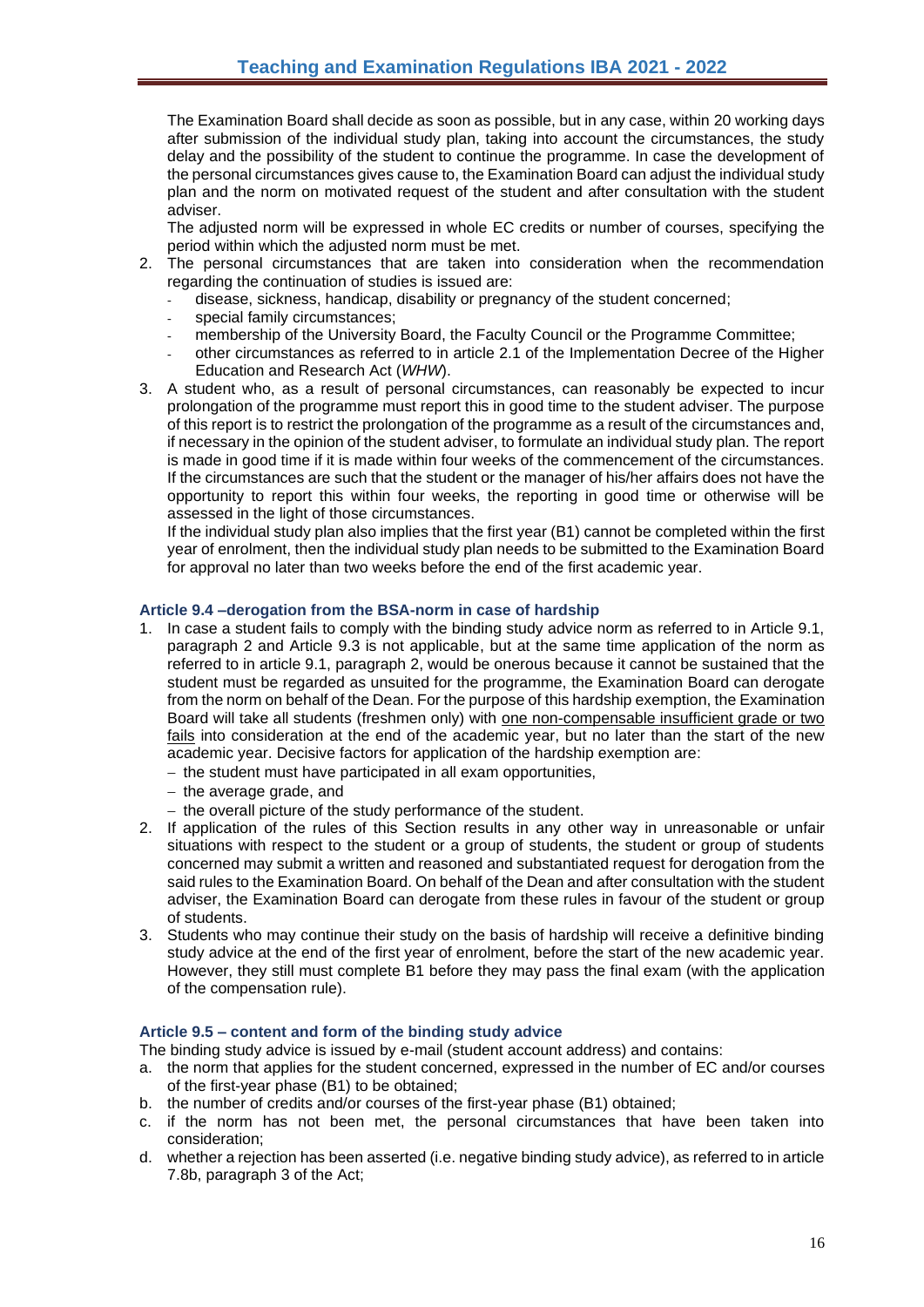- e. in case of a negative binding study advice:
	- the information that the student may not enrol as a student or external student for the programme for the next three academic years,
	- − advice about continuation of studies within or outside the Erasmus University Rotterdam;
- f. the possibility to lodge an appeal to the Examination Appeals Board (*CBE*) and the period within which the appeal must be lodged.

# <span id="page-16-0"></span>**Section 10 – Final and Implementation Provisions**

#### <span id="page-16-1"></span>**Article 10.1 - amendments**

- 1. Amendments to these regulations will be adopted by the dean through a separate decree.
- 2. No amendments will be made that are applicable to the current academic year, unless the interests of the students are, in reason, not thereby prejudiced.
- 3. Moreover, amendments must not influence, to the detriment of the students any other decision, which has been taken with respect to a student by the Examination Board by virtue of these regulations.

#### <span id="page-16-2"></span>**Article 10.2 - hardship clause**

In very exceptional individual circumstances, in which application of one or more of the provisions set out in these regulations leads to evidently unreasonable and/or unfair situations with regard to a student, a student can submit a request in writing, and with reasons, for derogation from the said provision(s) to the Examination Board. The Examination Board may, after consulting the relevant examiner(s) and the student advisor or student counsellor, derogate from the said provision(s) in favour of the student. A decision to reject the student's request will not be made by the Examination Board until the applicant has been given the opportunity to present his or her case, if this is requested.

#### <span id="page-16-3"></span>**Article 10.3 – announcement**

The dean is responsible for an appropriate announcement of these regulations and of amendments to these documents.

#### <span id="page-16-4"></span>**Article 10.4 – entry into force**

These regulations enter into force on 1 September 2021.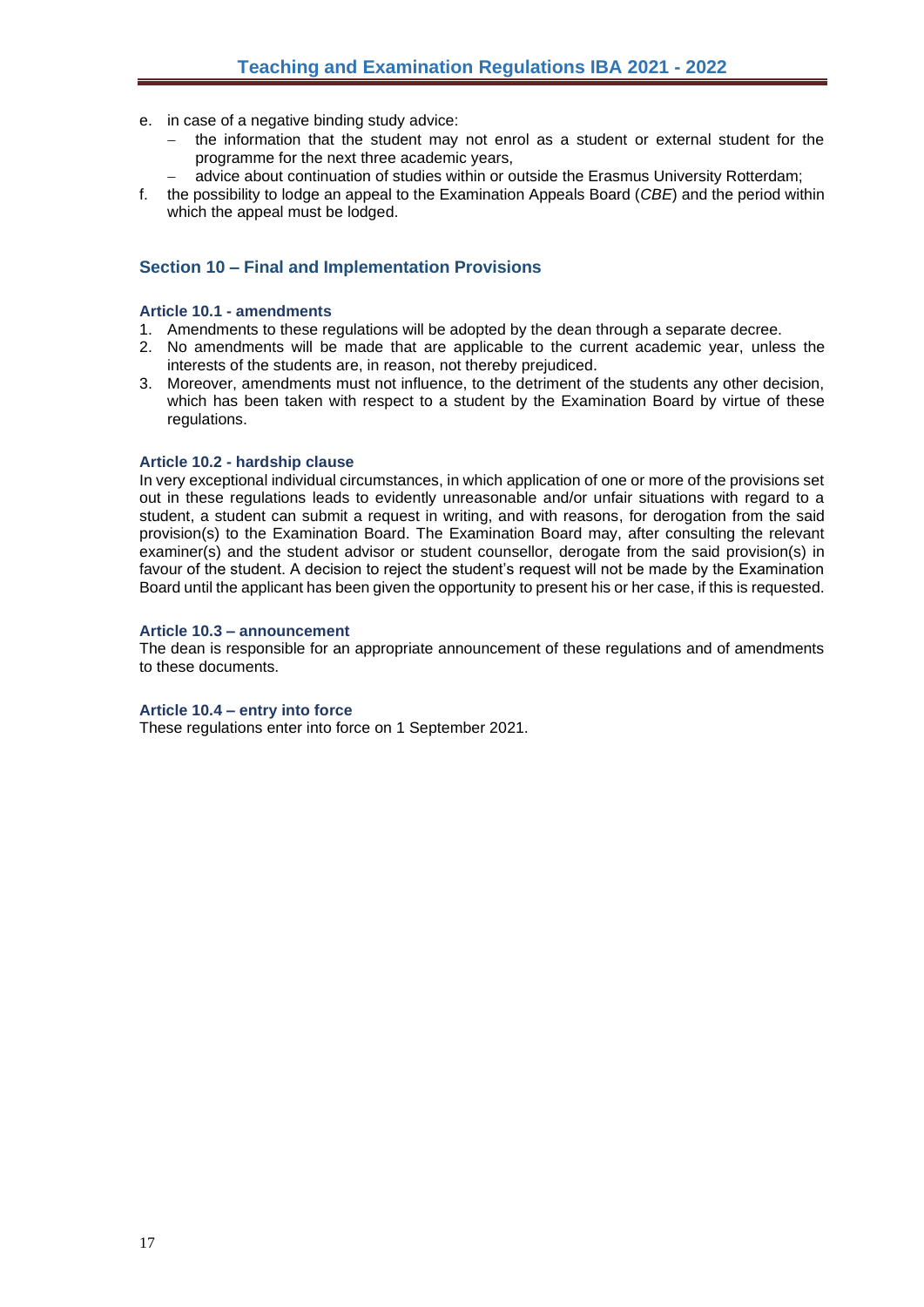# <span id="page-17-0"></span>**Appendix Elective space B3 new style curriculum**

## **Standard Bachelor 3 elective options according to Article 2.3A**

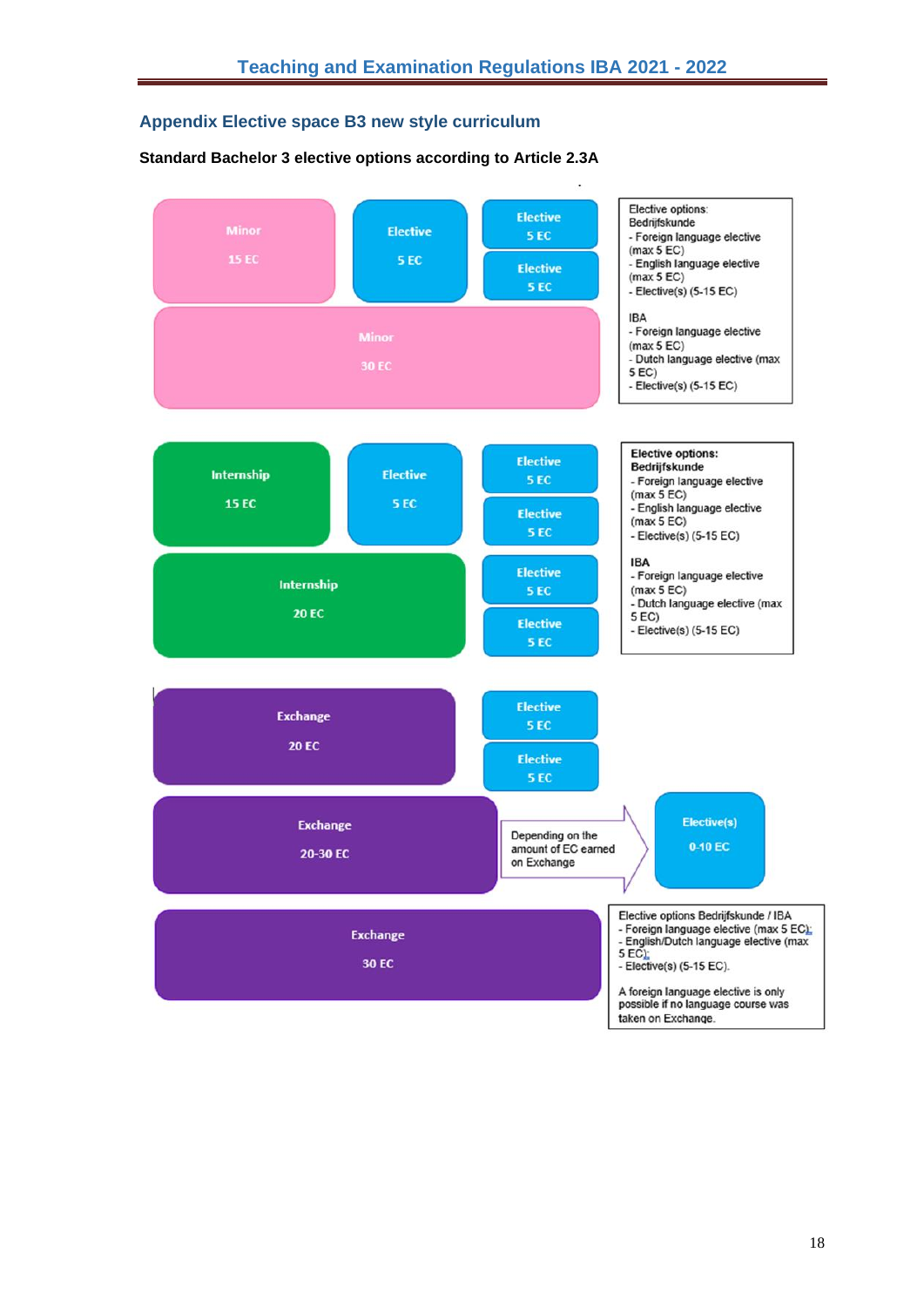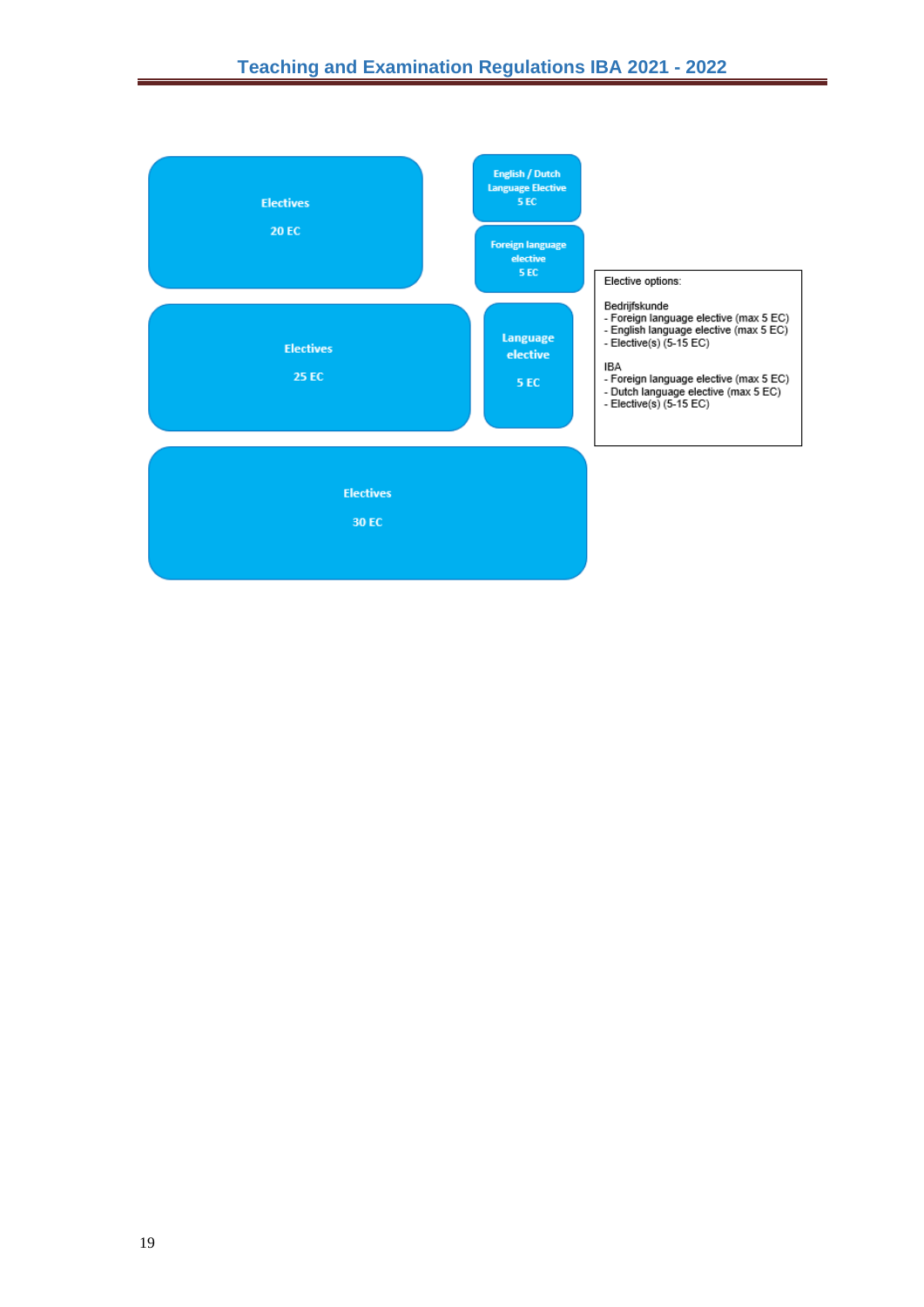



# Not approved:

![](_page_19_Picture_4.jpeg)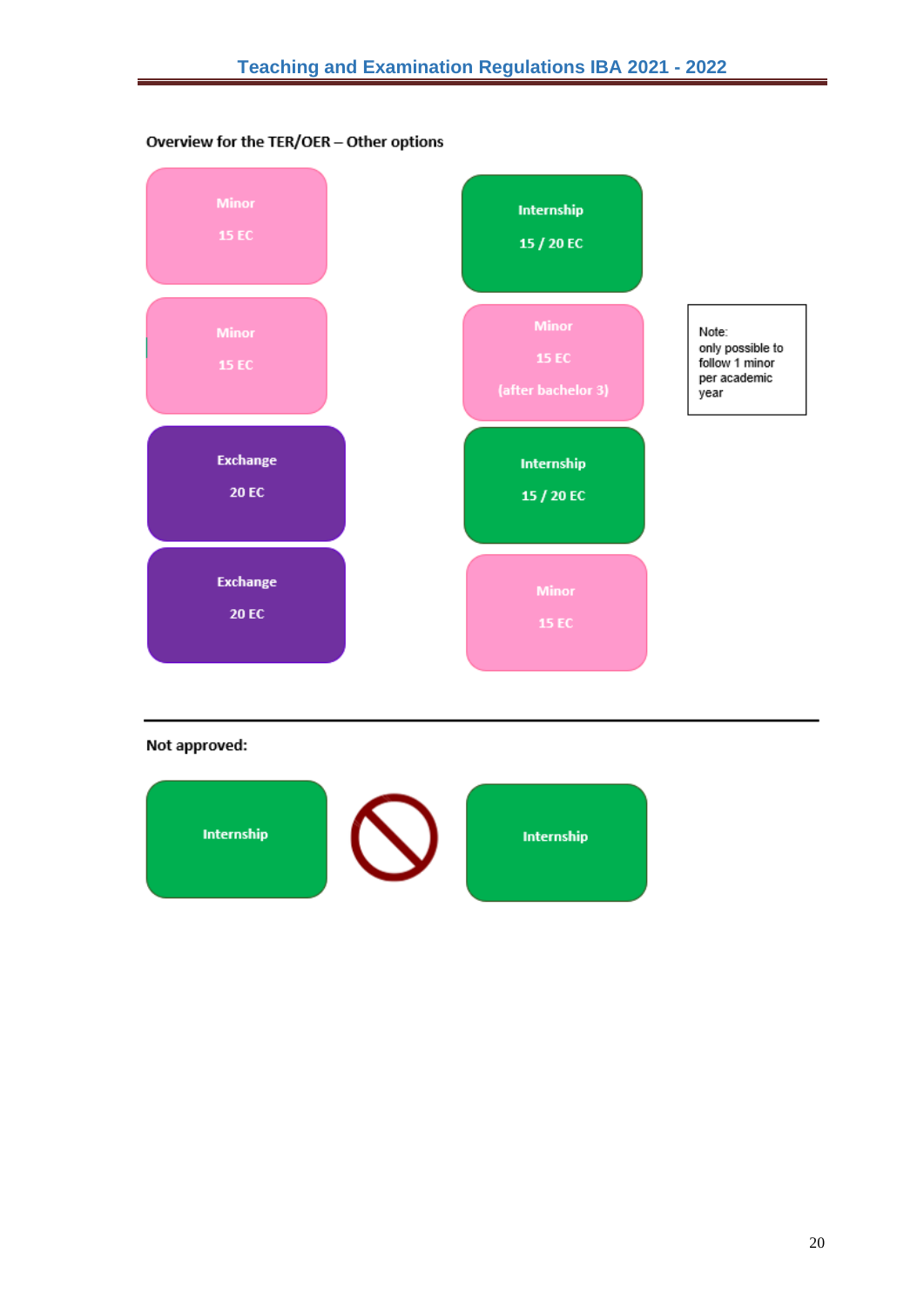# <span id="page-20-0"></span>**Appendix Trimester 7 old style BSc**

**1. These are the standard Bachelor 3 Trimester 7 elective options (see article 2.3b, paragraph 2)**

![](_page_20_Figure_3.jpeg)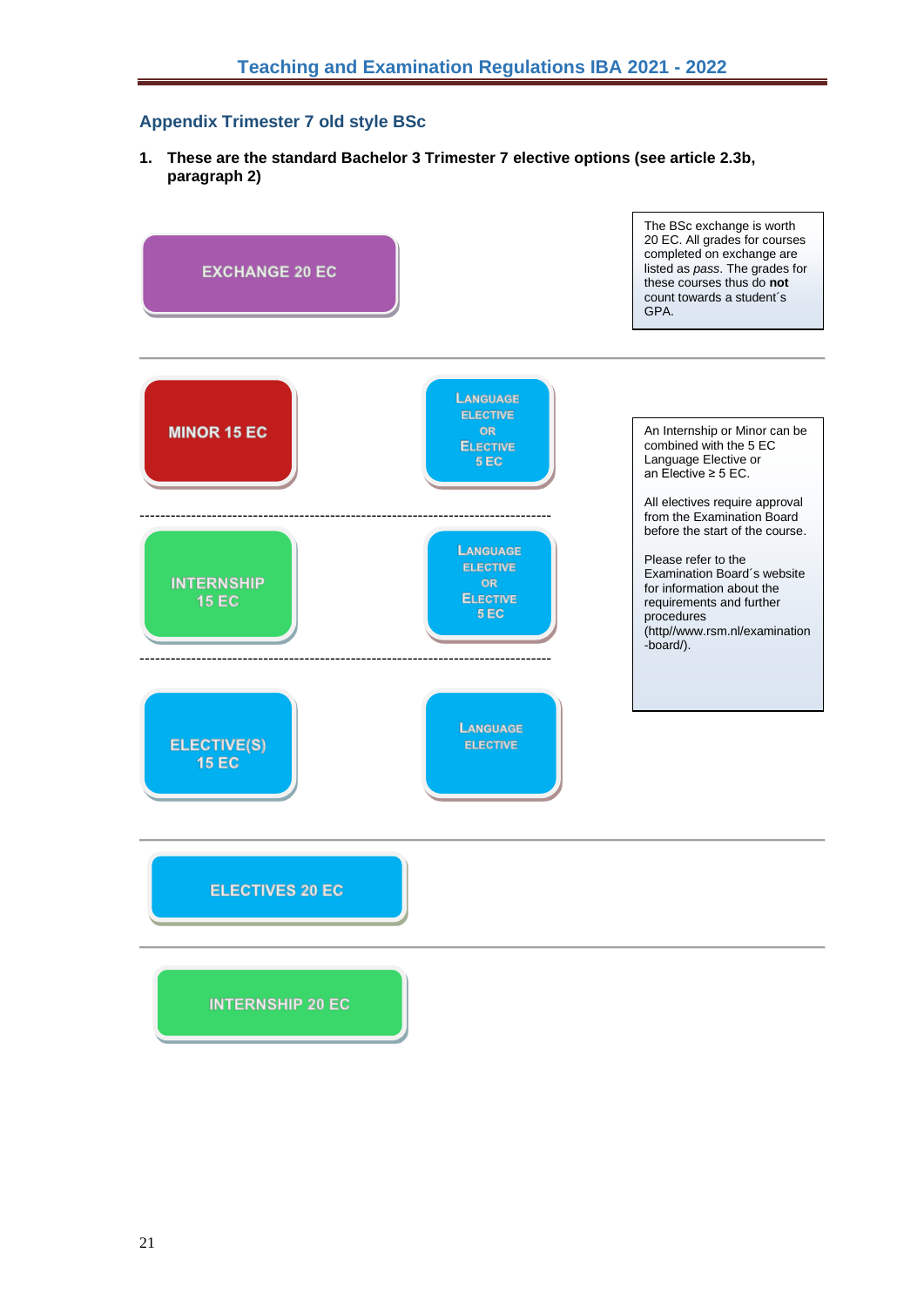# **2. More than 20 EC (see article 2.3b, paragraph 4 sub f.):**

If a student goes on exchange then the exchange credits must be used to fill the 20 EC mandatory Bachelor 3 elective area. Internships, minors, electives will appear on a separate transcript and thus not be taken into account for GPA calculations.

![](_page_21_Figure_3.jpeg)

#### **Or:**

If a student does both a Minor and an Internship (15 EC) (or two Minors) and no other electives then both 15 EC courses will appear under Bachelor 3 courses on the diploma and will thus count towards the GPA.

![](_page_21_Figure_6.jpeg)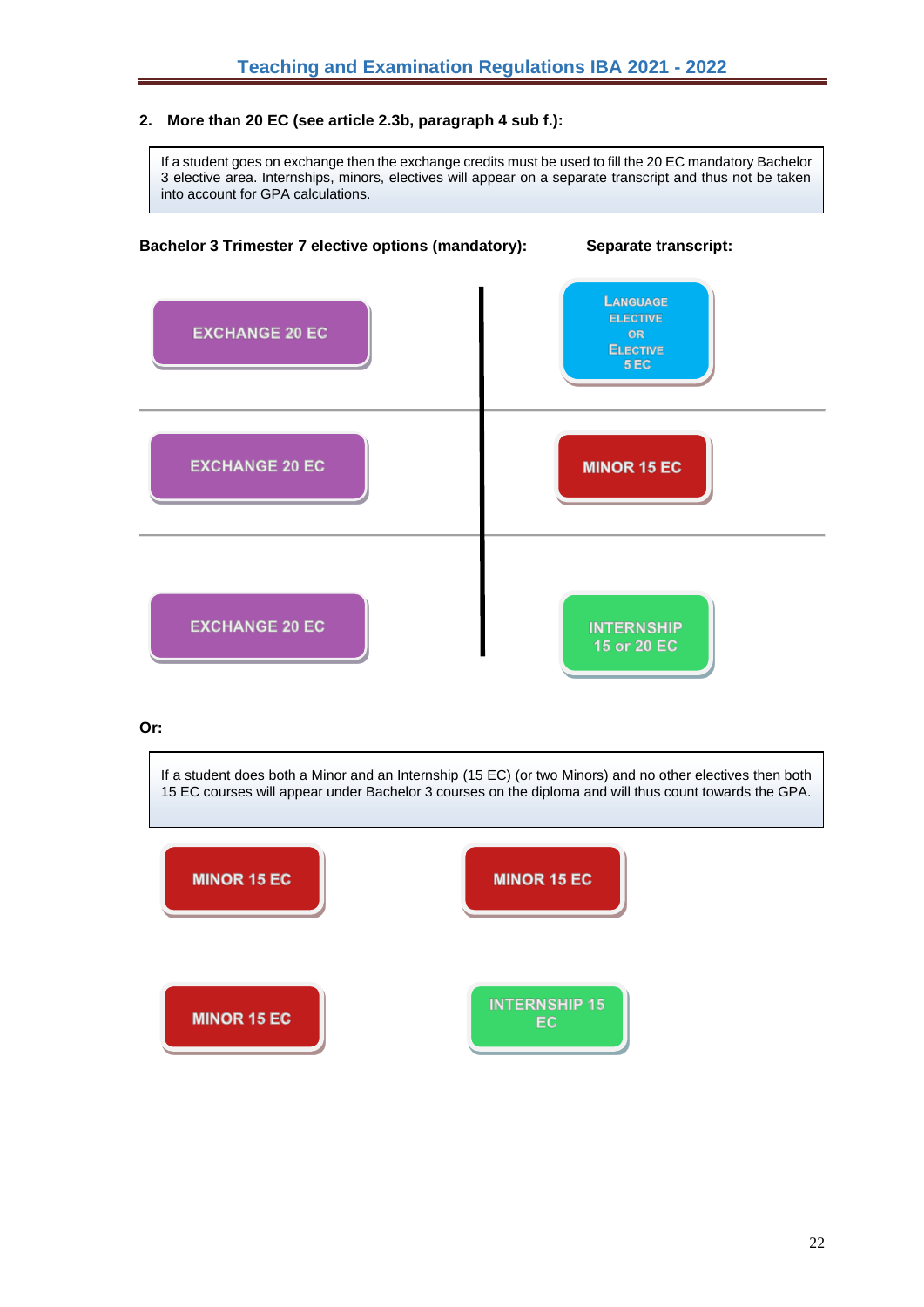**Or:**

In case a student completes more than 20 EC of approved courses counting towards the B3 Trimester 7 elective options (for instance a minor and an internship (or two minors) and a ≥5 EC elective or a 15 EC approved project and two 5 EC electives), then the student may choose which courses should be on the grade transcript (and should thus count towards the GPA). The other course(s) will appear on a separate transcript. Students should request which elective they would like to appear on their diploma at least 6 weeks before their last remaining course grade is published in Osiris. Requests can be made via the Examination Board´s online request form [\(https://request-eb.rsm.nl/\)](https://request-eb.rsm.nl/). In case no choice is made, the electives – other than the International Exchange Programme – will be chosen in chronological order.

![](_page_22_Figure_3.jpeg)

# **It is not possible to do two internships (15 or 20 EC)!**

![](_page_22_Picture_5.jpeg)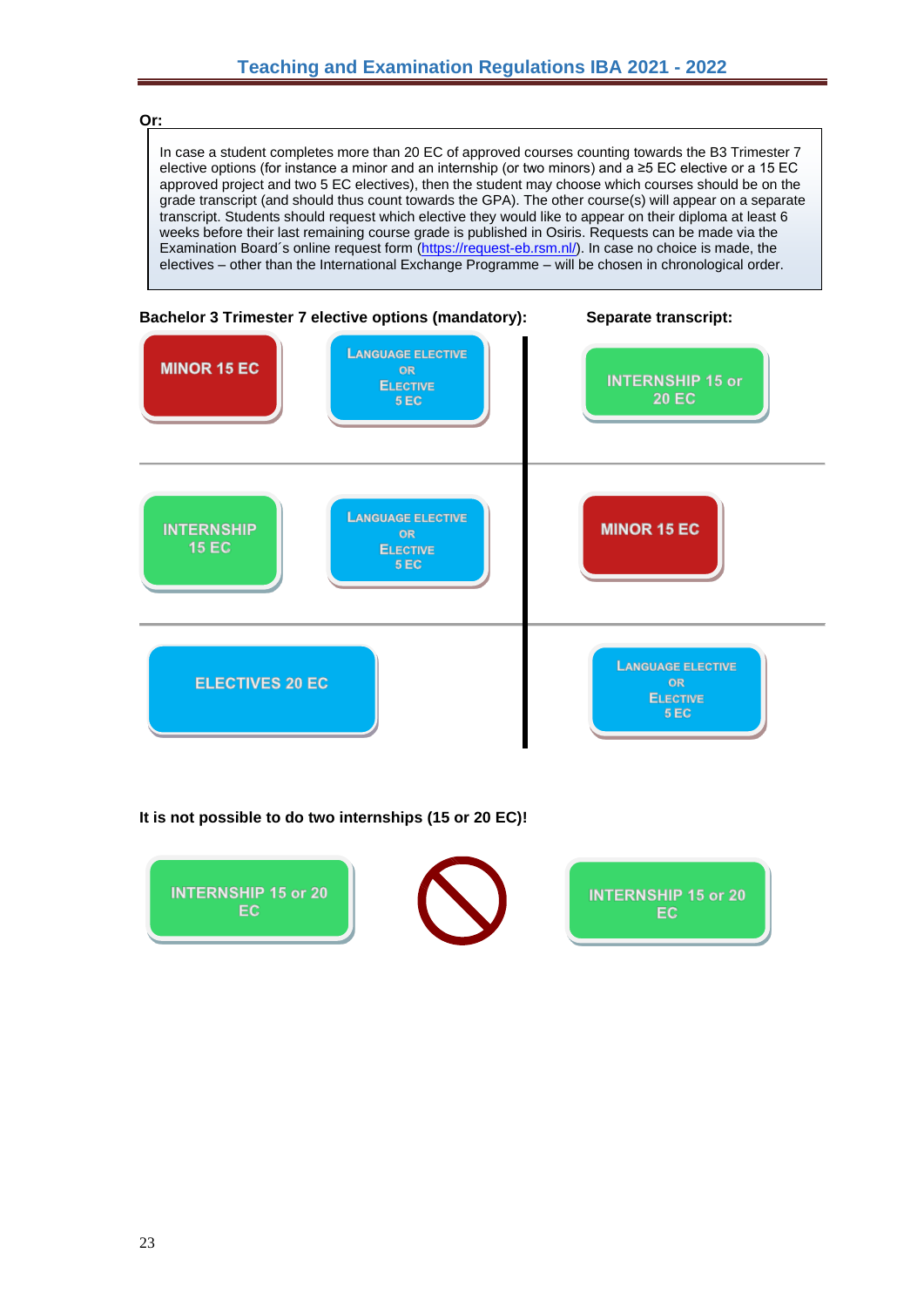# <span id="page-23-0"></span>**Appendix Double Degree in IBA and Philospohy**

# **1. General**

Together, Rotterdam School of Management and Erasmus School of Philosophy offer a Double Degree in International Business Administration and Philosophy. Students in this programme obtain two degrees in four years: a Bachelor of Science (BSc) in International Business Administration and a Bachelor of Arts (BA) in Philosophy of a specific discipline.

# **2. Programme lay-out**

The Double Degree with Philosophy curriculum contains 90 European credits (EC) with the possibility to use the minor (15 EC) for both the Bachelor's in International Business Administration and the Philosophy programme. The obtained grade for the minor counts towards your GPA.

For the International Business Administration programme, students are required to complete 30 EC in elective credits. Students of the Double Degree programme can obtain these credits by following the minor at FW (First Things: The Power of Philosophy of Doing Philosophy of Science) and they are exempt from obtaining the remaining 15 EC. To get this exemption (which will not count towards your GPA), students are obliged to submit a request through the [Online request form](https://verzoek-ec.rsm.nl/) of the Examination Board of RSM. It is important to submit this request to the Examination Board timely, in order for them to officially grant and process the exemption in time.

Students will write a thesis for ESPhil only. At RSM, they will complete a track by conducting the Bachelor Project.

# **3. Practical**

To avoid overlap with lectures and seminars of the Bachelor of International Business Administration, most lectures of the Philosophy curriculum are scheduled in the evening.

# **4. Application, tuition**

Students who have successfully completed the first year of their Bachelor's in International Business Administration can apply for the Double Degree with Philosophy. There are no additional tuition fees as long as you follow a bachelor or master programme at Erasmus University Rotterdam. In case students finish their Bachelor's in International Business Administration before finishing the Double Degree with Philosophy programme and do not enrol in a Master at a Dutch university they will pay the institutional fee, that equals the statutory fee ( $\epsilon$  2.168,- in 2021/2022).